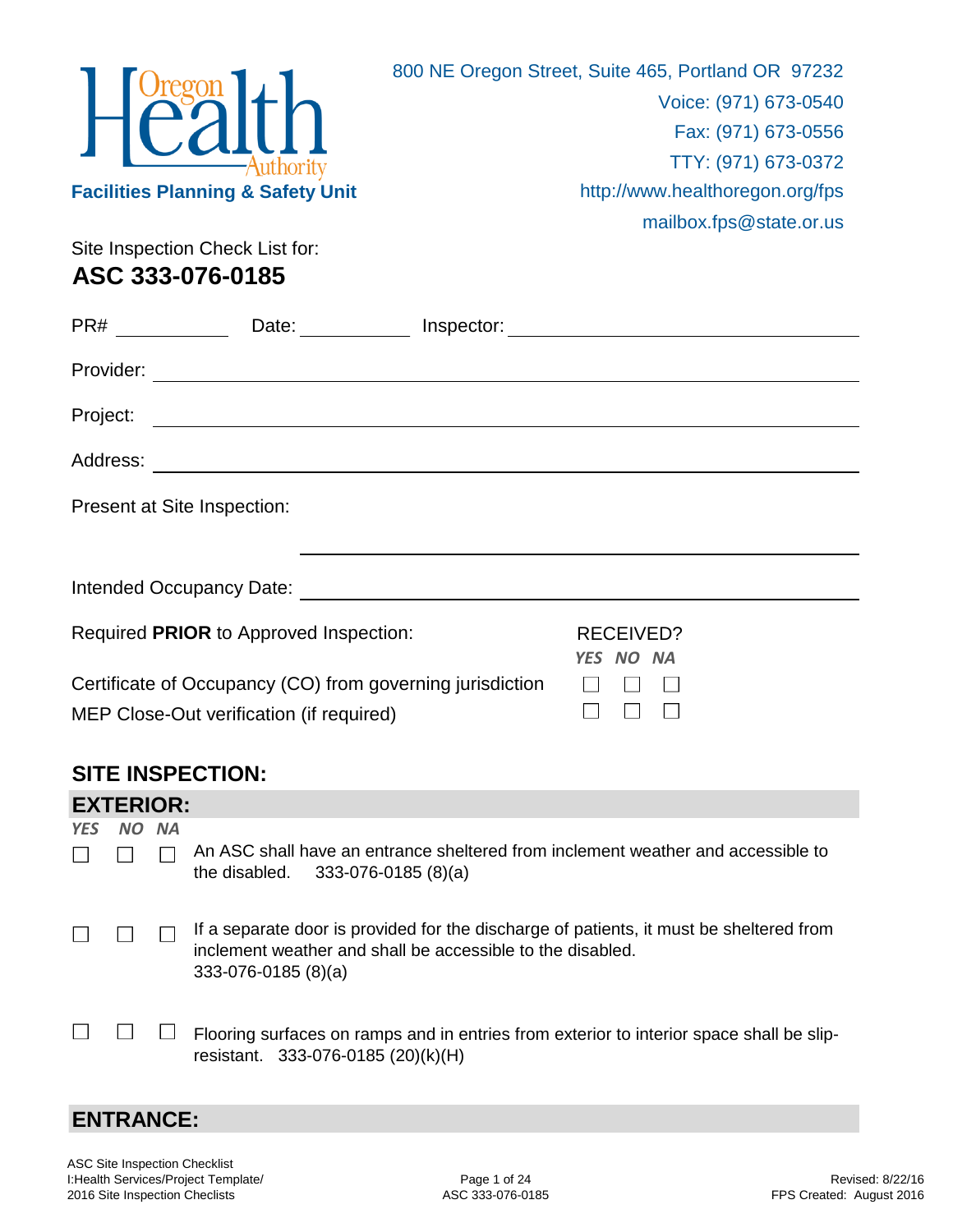| <b>YES</b> | NO.             | <b>NA</b> | Building entrances used to reach outpatient services shall be at grade level, clearly<br>marked and located so patients need not go through other activity areas.<br>333-076-0185 (5)                                                                                                                                            |
|------------|-----------------|-----------|----------------------------------------------------------------------------------------------------------------------------------------------------------------------------------------------------------------------------------------------------------------------------------------------------------------------------------|
|            |                 |           | ASC is a distinct entity and must be separate and distinguishable from any other health<br>care facility or office-based physician practice but may share reception, waiting, &<br>public toilet.<br>333-076-0185 (6)                                                                                                            |
|            |                 |           | Entrance travel patterns shall preclude unrelated traffic within the unit.<br>333-076-0185 (5)                                                                                                                                                                                                                                   |
|            | <b>OVERALL:</b> |           |                                                                                                                                                                                                                                                                                                                                  |
| YES        |                 | NO NA     | Items such as provisions for drinking water, telephone booths, vending machines, etc.<br>shall not restrict corridor traffic or reduce the corridor width below the required<br>minimum. 333-076-0185 (20)(a)                                                                                                                    |
|            |                 |           | Passages and corridors used exclusively for staff access shall be a minimum of 3 feet<br>8 inches in clear width. 333-076-0185 (20)(a)                                                                                                                                                                                           |
|            |                 |           | Public corridors shall have a minimum width of 5 feet, except that corridors connecting<br>the operating room section and the post anesthesia care unit and at least one<br>ambulance transfer exit, where patients are transported on stretchers or beds, shall<br>have minimum width of 6 feet.<br>333-<br>$076 - 0185(20)(a)$ |
|            |                 |           | Minimum door width for patient use shall be 3 feet. 333-076-0185 (20)(b)                                                                                                                                                                                                                                                         |
|            |                 |           | <b>Walls, General:</b><br>Sharp, Protruding corners shall be avoided. 333-076-0185 (20)(I)(G)                                                                                                                                                                                                                                    |
|            |                 |           | Wall finish treatments shall not create ledges or crevices that can harbor dust and dirt.<br>333-076-0185 (20)(I)(C)                                                                                                                                                                                                             |
|            |                 |           | Wall protection devices and corner guards shall be durable and scrub able.<br>333-076-0158 (20)(I)(H)                                                                                                                                                                                                                            |
|            |                 |           | Wall areas penetrated by pipes, ducts, and conduits shall be tightly sealed to minimize<br>the entry of rodents and insects. Joints of structural elements shall be similarly<br>333-076-0185 (20)(I)(F)<br>sealed.                                                                                                              |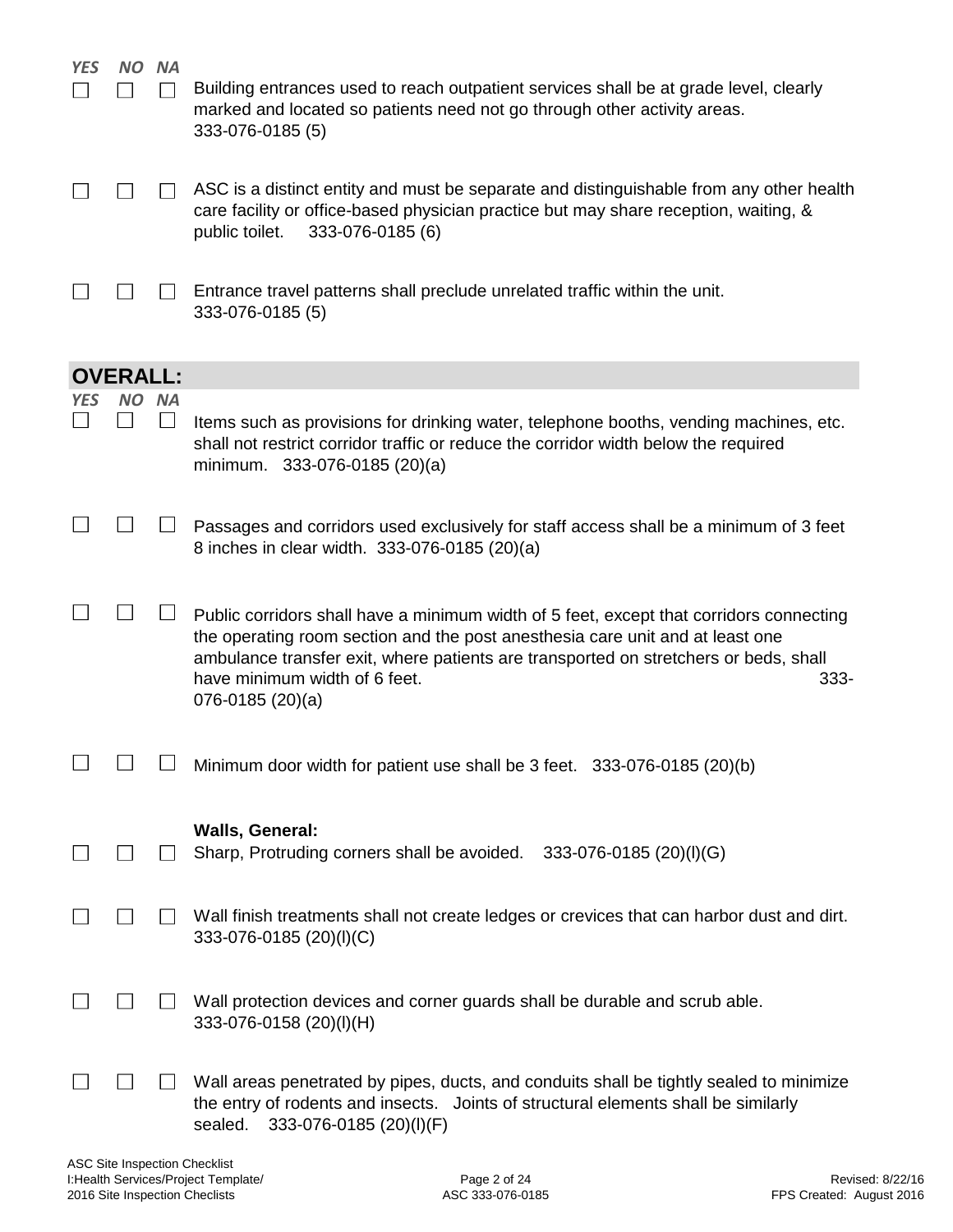|  | Wall finishes shall be cleanable and washable. In the vicinity of plumbing fixtures, wall<br>finishes shall be smooth and moisture resistant.<br>333-076-0185 (20)(l)                                                                                                                                                               |
|--|-------------------------------------------------------------------------------------------------------------------------------------------------------------------------------------------------------------------------------------------------------------------------------------------------------------------------------------|
|  | <b>Flooring, General:</b><br>Carpet and carpet padding in patient areas shall be glued down or stretched taut and<br>free of loose edges or wrinkles that might create hazards or interfere with the operation<br>of lifts, wheelchairs, walkers, wheeled carts, or patients utilizing orthotic devices.<br>333-076-0185 (20)(k)(F) |
|  | Flooring shall be easy to maintain, readily cleanable and appropriately wear-resistant.<br>333-076-0185 (20)(k)(A)                                                                                                                                                                                                                  |
|  | Kitchen, showers, & baths shall have a slip-resistant flooring surfaces.<br>333-076-0185 (20)(k)(H)                                                                                                                                                                                                                                 |
|  | In all areas subject to wet cleaning methods, flooring shall not be physically affected by<br>germicidal or other types of cleaning solutions.<br>333-076-0185 (20)(k)(G)                                                                                                                                                           |
|  | Joints for flooring openings for pipes, ducts, and conduits shall be tightly sealed to<br>minimize entry of pests. Joints of structural elements shall be similarly sealed.<br>333-076-0185 (20)(k)(l)                                                                                                                              |
|  | <b>Ceiling, General:</b><br>The minimum ceiling height of an ASC shall be 7 feet 10 inches.<br>333-076-0185 (20)(i)                                                                                                                                                                                                                 |
|  | Suspended ceilings may be omitted in mechanical and electrical rooms/spaces unless<br>required for fire safety purposes. $333-076-0185(20)(i)(C)$                                                                                                                                                                                   |
|  | Ceiling height in corridors, storage rooms, toilet rooms and other minor rooms shall not<br>be less than 7 feet 8 inches.<br>333-076-0185 (20)(i)(A)                                                                                                                                                                                |
|  | Boiler rooms shall have ceiling clearances not less than 2 feet 6 inches above the main<br>boiler header and connecting pipe. $333-076-0185$ (20)(i)(C)                                                                                                                                                                             |
|  | <b>Hand Wash Stations, General:</b><br>Hand sanitation dispensers shall be provided in addition to hand-washing stations.<br>Number and location depends on ICRA. 333-076-0185 (20)(c)                                                                                                                                              |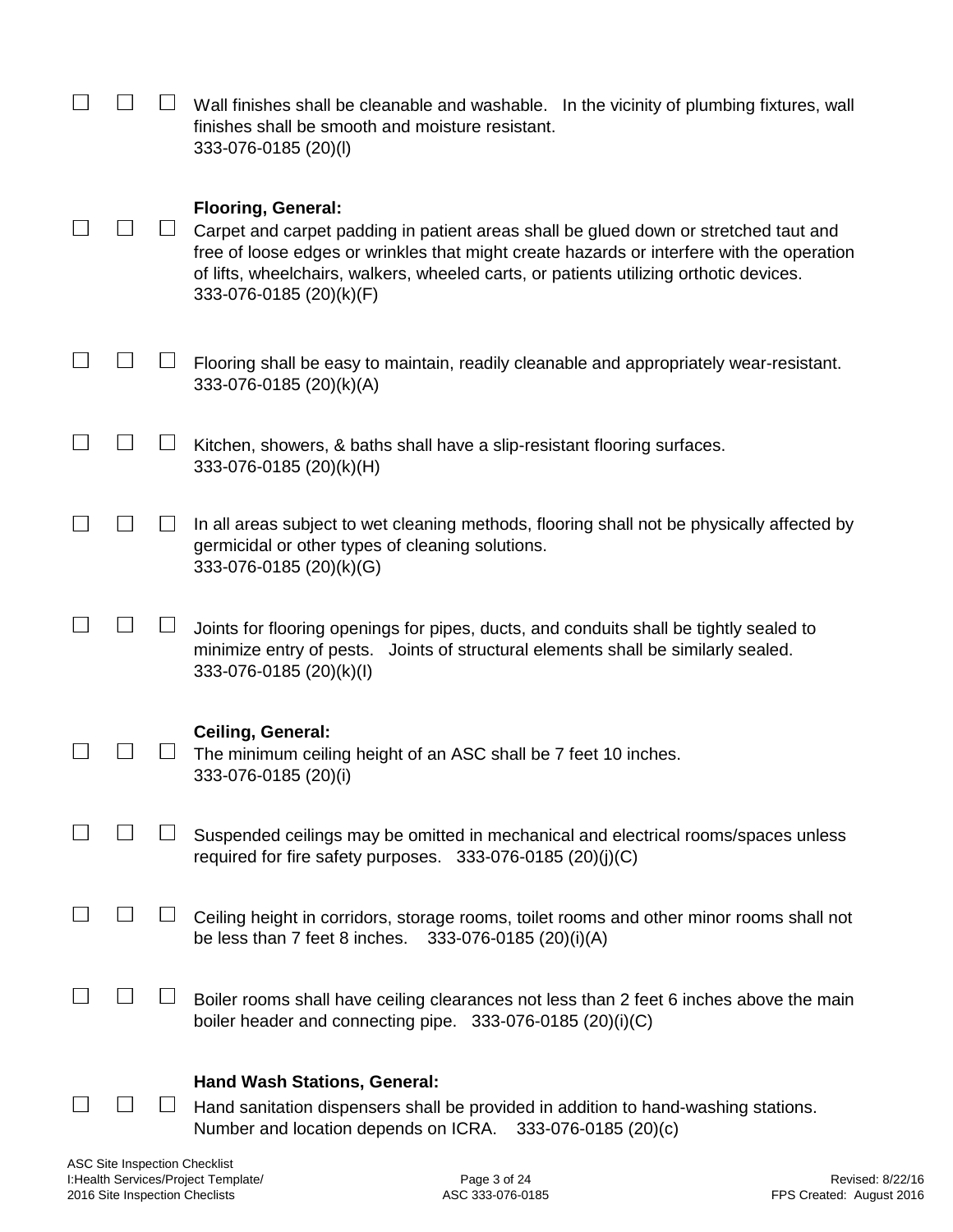|            |       | Hand-washing stations used by medical and nursing staff, patients, and food handlers<br>shall be trimmed with valves that can be operated without hands. Single-lever or wrist<br>blade devices shall be permitted. Sensor-regulated water fixtures shall meet user<br>need for temperature and length of time the water flow. Electronic faucets shall be<br>capable of functioning during loss of normal power. Knee control, foot pedal,<br>electronic or other devices that allow operation without use of the hands are<br>acceptable.<br>333-076-0185 (20)(c)(A) |
|------------|-------|------------------------------------------------------------------------------------------------------------------------------------------------------------------------------------------------------------------------------------------------------------------------------------------------------------------------------------------------------------------------------------------------------------------------------------------------------------------------------------------------------------------------------------------------------------------------|
|            |       | Provisions for hand drying shall be required at all hand-washing stations except scrub<br>sinks.<br>333-076-0185 (20)(e)                                                                                                                                                                                                                                                                                                                                                                                                                                               |
|            |       | Hand-washing stations shall include a hand-drying device that does not require hands<br>to contact the dispenser. $333-076-0185$ (20)(e)(A)                                                                                                                                                                                                                                                                                                                                                                                                                            |
|            |       | If provided, hand towels shall be directly accessible to sinks. 333-076-0185 (20)(e)(B)                                                                                                                                                                                                                                                                                                                                                                                                                                                                                |
|            |       | Hand-washing stations shall include liquid or foam soap dispensers.<br>333-076-0185 (20)(f)                                                                                                                                                                                                                                                                                                                                                                                                                                                                            |
|            |       | <b>ADMIN AND PUBLIC AREAS:</b>                                                                                                                                                                                                                                                                                                                                                                                                                                                                                                                                         |
| <b>YES</b> | NO NA |                                                                                                                                                                                                                                                                                                                                                                                                                                                                                                                                                                        |
|            |       | Each facility is required to have: 333-076-0185 (8)(b)(c)(d)(e)(f)(g)(h)(i)(j)(k)<br>A reception counter or desk                                                                                                                                                                                                                                                                                                                                                                                                                                                       |
|            |       | Toilet(s) for public use conveniently accessible for the waiting area without passing<br>through patient care or staff work areas or suites.                                                                                                                                                                                                                                                                                                                                                                                                                           |
|            |       | Conveniently accessible drinking water                                                                                                                                                                                                                                                                                                                                                                                                                                                                                                                                 |
|            |       | Areas that include water for patient services shall have a slip-resistant flooring<br>333-076-0185 (20)(k)(H)                                                                                                                                                                                                                                                                                                                                                                                                                                                          |
|            |       | Conveniently accessible wheelchair storage                                                                                                                                                                                                                                                                                                                                                                                                                                                                                                                             |
|            |       | Space for private interviews relating to financing and credit discussions                                                                                                                                                                                                                                                                                                                                                                                                                                                                                              |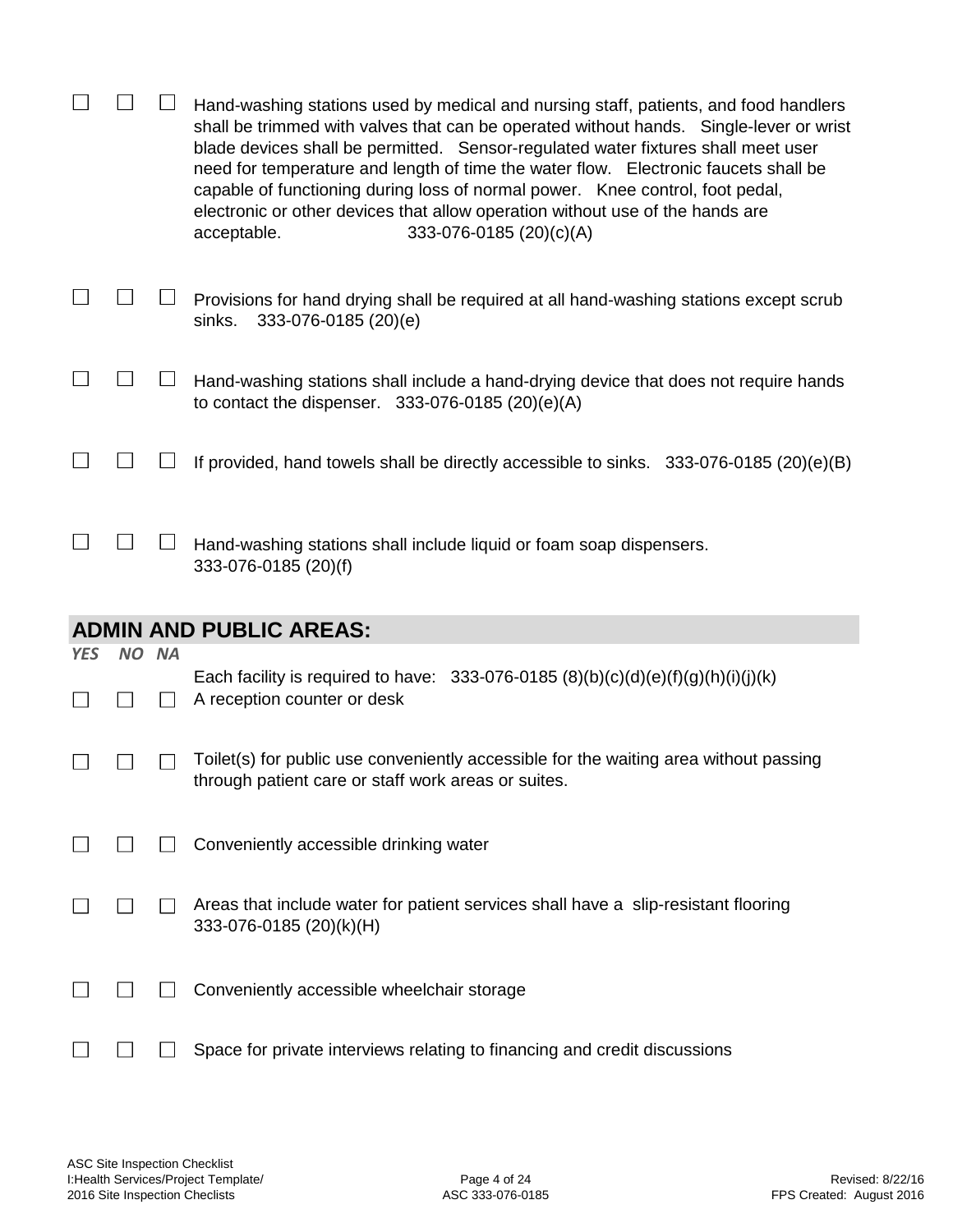|            |                   |       | Space for business transactions, records storage and administrative and professional<br>staff to work, including but not limited to space designed for computer, printers, fax<br>machines, and copies if required by functional program                                                                                                                                                                                 |
|------------|-------------------|-------|--------------------------------------------------------------------------------------------------------------------------------------------------------------------------------------------------------------------------------------------------------------------------------------------------------------------------------------------------------------------------------------------------------------------------|
|            |                   |       | Secure and safe storage for medical records of all media type, located to maintain the<br>confidentiality of records and either restricted to staff movement of remote from<br>treatment and public areas. Space required shall be defined by the functional<br>program.                                                                                                                                                 |
|            |                   |       | Special storage for staff personal effects with locking drawers or cabinets                                                                                                                                                                                                                                                                                                                                              |
|            |                   |       | General storage for supplies and equipment as identified in the functional program.                                                                                                                                                                                                                                                                                                                                      |
|            |                   |       | Flooring constructed of materials that allow for easy movement of all required wheeled<br>equipment.<br>333-076-0185 (20)(k)(D)                                                                                                                                                                                                                                                                                          |
|            | <b>ELEVATORS:</b> |       |                                                                                                                                                                                                                                                                                                                                                                                                                          |
| <b>YES</b> |                   | NO NA | Electric or hydraulic elevators are required if the ASC has patient spaces located on                                                                                                                                                                                                                                                                                                                                    |
|            |                   |       | other than the grade-level entrance floor. Elevator shall have:<br>333-076-0185 (21)                                                                                                                                                                                                                                                                                                                                     |
|            |                   |       | Be sized to accept a gurney or stretcher plus an attendant. 333-076-0185 (21)                                                                                                                                                                                                                                                                                                                                            |
|            |                   |       | Cars shall have a minimum inside floor dimension of not less than 5 feet.<br>333-076-0185 (21) (a)                                                                                                                                                                                                                                                                                                                       |
|            |                   |       | Elevators shall be equipped with a two-way automatic level-maintaining device with an<br>accuracy of +/- one-half inch 333-076-0185 (21)(b)                                                                                                                                                                                                                                                                              |
|            |                   |       | Elevator call buttons and controls shall not be activated by heat or smoke. Light<br>beams, if used for operating door reopening devices without touch shall be used in<br>combination with door-edge safety devises and shall be interconnected with a system<br>of smoke detectors so the light control feature will be overridden or disengaged should<br>it encounter smoke at any landing. $333-076-0185(21)(c)(A)$ |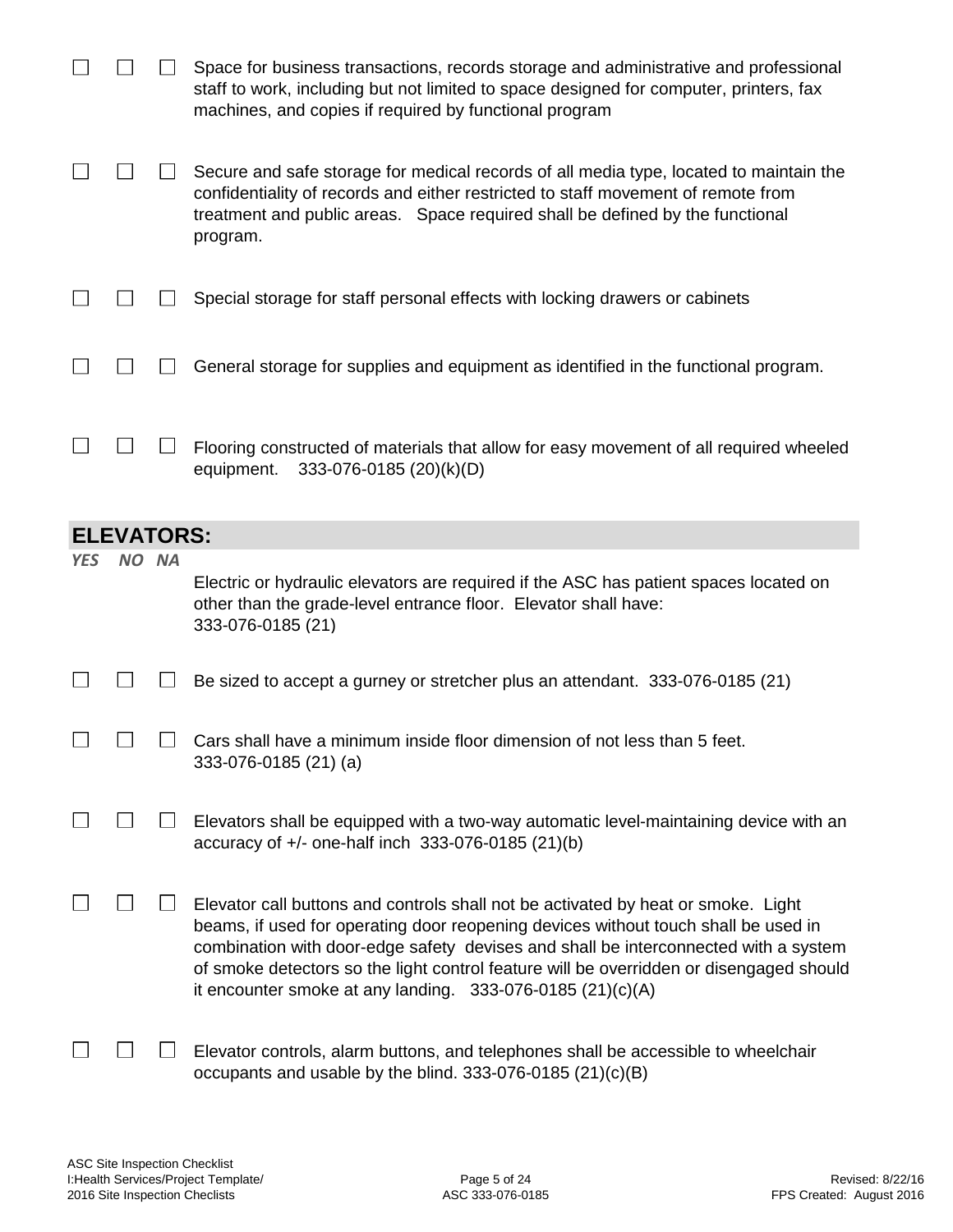## **SPECIAL PATIENT CARE ROOMS: AII and/or PE rooms**

| <b>YES</b> | NO NA          |               |                                                                                                                                                                                                                                                   |
|------------|----------------|---------------|---------------------------------------------------------------------------------------------------------------------------------------------------------------------------------------------------------------------------------------------------|
|            |                |               | In ASC's with a functional program that includes treatment of patients with known<br>infectious diseases or populations with know compromised or suppressed immune<br>systems, An All room must be provided. Which includes:<br>333-076-0185 (11) |
|            |                |               | Only one bed and a hand-washing station (placement of an additional hand-washing<br>station outside the room entrance shall be permitted.)<br>333-076-0185 (11)(a)(A)                                                                             |
|            |                |               | An area for gowning and storage of clean and soiled materials located either directly<br>outside or inside the entry door to the patient room.<br>333-076-0185 (11)(a)(B)                                                                         |
|            |                |               | A separate room with a toilet and hand-washing station.<br>333-076-01785 (11)(a)(C)                                                                                                                                                               |
|            |                |               | Perimeter walls, a ceiling, and floor, including penetrations that are sealed tightly so<br>that air does not infiltrate the environment from the outside or from other spaces.<br>333-076-0185 (11)(a)(D)                                        |
|            |                |               | Self-closing devices on all room exit doors. 333-076-0185 (11)(a)(E)                                                                                                                                                                              |
|            |                |               | Doors with edge seals 333-076-0185 (11)(F)                                                                                                                                                                                                        |
|            |                |               | $333-076-0185(11)(a)(G)$<br>Window treatments and privacy curtains:                                                                                                                                                                               |
|            |                |               | Window treatments and privacy curtains shall be smooth-surfaced, easy to clean, wipe<br>able, and non-pleated. 333-076-0185 (a)(G)(i)                                                                                                             |
|            |                |               | Fabric drapes and curtains shall not be used for window treatments.<br>333-076-0185 (11)(a)(G)(ii)                                                                                                                                                |
|            | $\mathbb{R}^2$ | $\mathcal{L}$ | Use of fabric privacy curtains shall be permitted if they are washable. A wipe able<br>fabric with a smooth surface is preferable. $333-076-0185(11)(a)(G)(iii)$                                                                                  |
|            |                |               | An anteroom to a patient isolation room is not required; however, if an anteroom is part<br>of the design concept, it shall meet the following requirements:<br>333-076-0185 (11)(b)                                                              |
|            |                |               | Space for persons to don personal protective equipment before entering the patient<br>333-076-0185 (11)(b)(A)<br>rooms                                                                                                                            |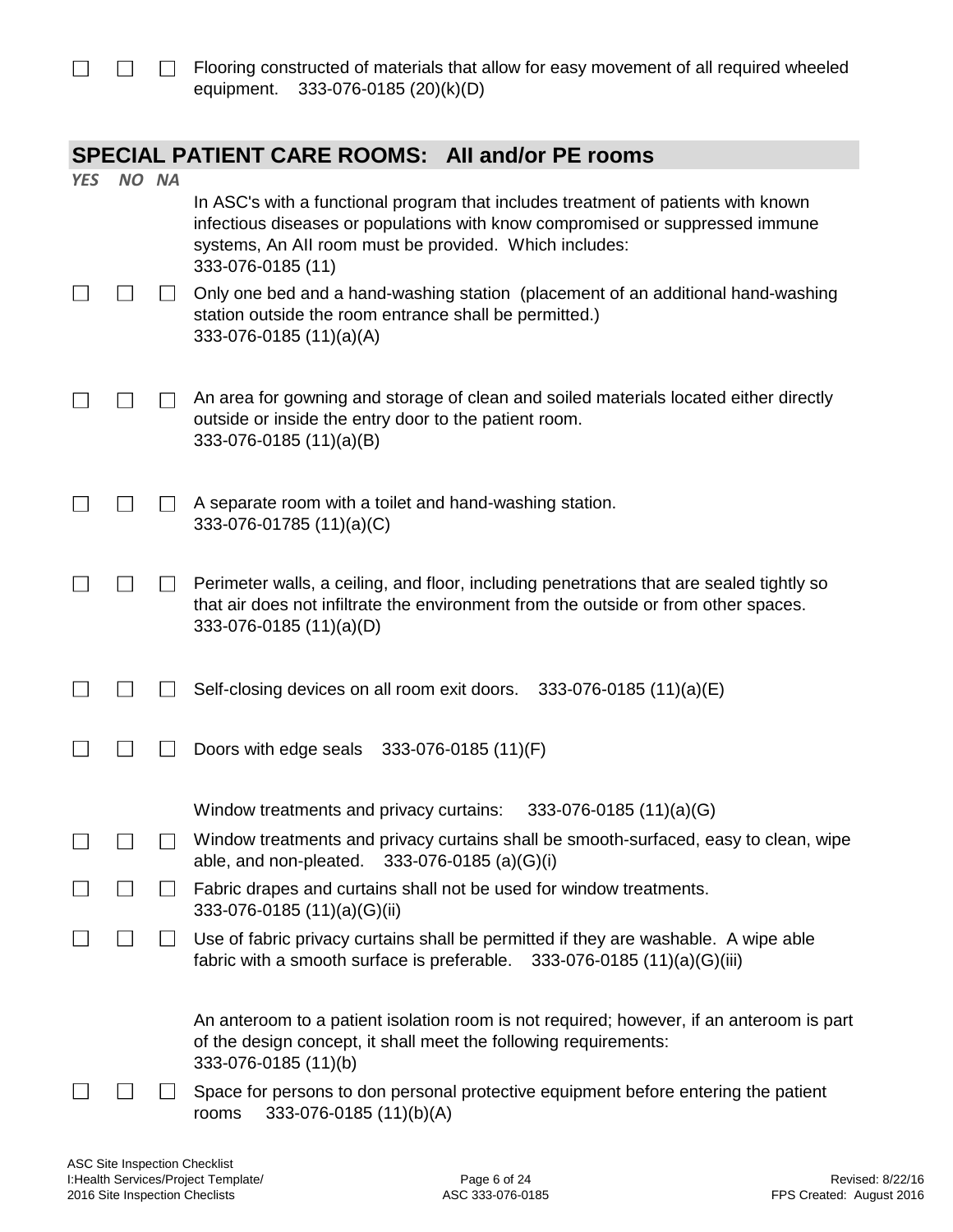| $\Box$ $\Box$ Doors with self-closing devices 333-076-0185 (11)(b)(B) |  |  |
|-----------------------------------------------------------------------|--|--|
|-----------------------------------------------------------------------|--|--|

Protective Environment Room refers to a patient room that is designed to protect a high risk, immunocompromised patient from human and environmental airborne pathogens. When provided must meet: 333-076-0185 (11)(c)

 $\Box$  $\Box$  $\Box$  Special ventilation to ensure the protection of patients who are highly susceptible to infection 333-076-0185 (11)(c)(A)

|  | $\Box$ $\Box$ The room(s) shall meet the requirements of subsection (11)(a) except for paragraph |
|--|--------------------------------------------------------------------------------------------------|
|  | (c.) 333-076-0185 $(11)(c)(B)$                                                                   |

 $\Box$  $\Box$  $\mathbb{R}^n$ In areas such as Operating rooms, Envirnomental services rooms, and soiled holding or utility rooms flooring shall be monolithic, scrub able, and able to withstand chemical cleaning, with an integral base of at least 6 inches. 333-076-0185 (20)(k)(C)

#### **NON-INVASIVE PROCEDURE & CONSULTATION ROOM(S):**

A non-invasive procedure and consultation room is not a "procedure room."

|  | A non-invasive procedure and consultation room shall have:                                                                                                                                                                                            |
|--|-------------------------------------------------------------------------------------------------------------------------------------------------------------------------------------------------------------------------------------------------------|
|  | A minimum clear floor area of 120 SF<br>$333-076-0185(12)(a)$                                                                                                                                                                                         |
|  | A minimum width of 10'<br>$333-076-0185(12)(a)$                                                                                                                                                                                                       |
|  | A room arrangement that permits a minimum clear dimension of 3' at each side and<br>foot of the bed<br>333-076-0185 (12)(b)                                                                                                                           |
|  | A hand-washing station<br>333-076-0185 (12)(c)                                                                                                                                                                                                        |
|  |                                                                                                                                                                                                                                                       |
|  | A counter or shelf space for writing or electronic documentation<br>333-076-0185 (12)(d)                                                                                                                                                              |
|  | Visual and acoustical privacy for medical consultations and confidential                                                                                                                                                                              |
|  |                                                                                                                                                                                                                                                       |
|  | communications with patients and their families/legal guardians.                                                                                                                                                                                      |
|  | 333-076-0185 (12)(e)                                                                                                                                                                                                                                  |
|  | Flooring shall be constructed of materials that allow for easy movement of all required<br>wheeled equipment. 333-076-0185 (20)(k)(D)                                                                                                                 |
|  |                                                                                                                                                                                                                                                       |
|  | Wall finishes in areas such as clean corridors, central sterile supply spaces,<br>specialized radiographic room, and minor surgical procedure rooms shall be washable,<br>smooth, and able to withstand chemical cleaning.<br>333-076-0185 (20)(I)(A) |
|  | Hand sanitation dispensers shall be provided in addition to hand-washing stations.<br>Number and location determined by ICRA. 333-076-0185 (20)(c)                                                                                                    |

#### **EVS/JANITORS/HOUSEKEEPING CLOSET:**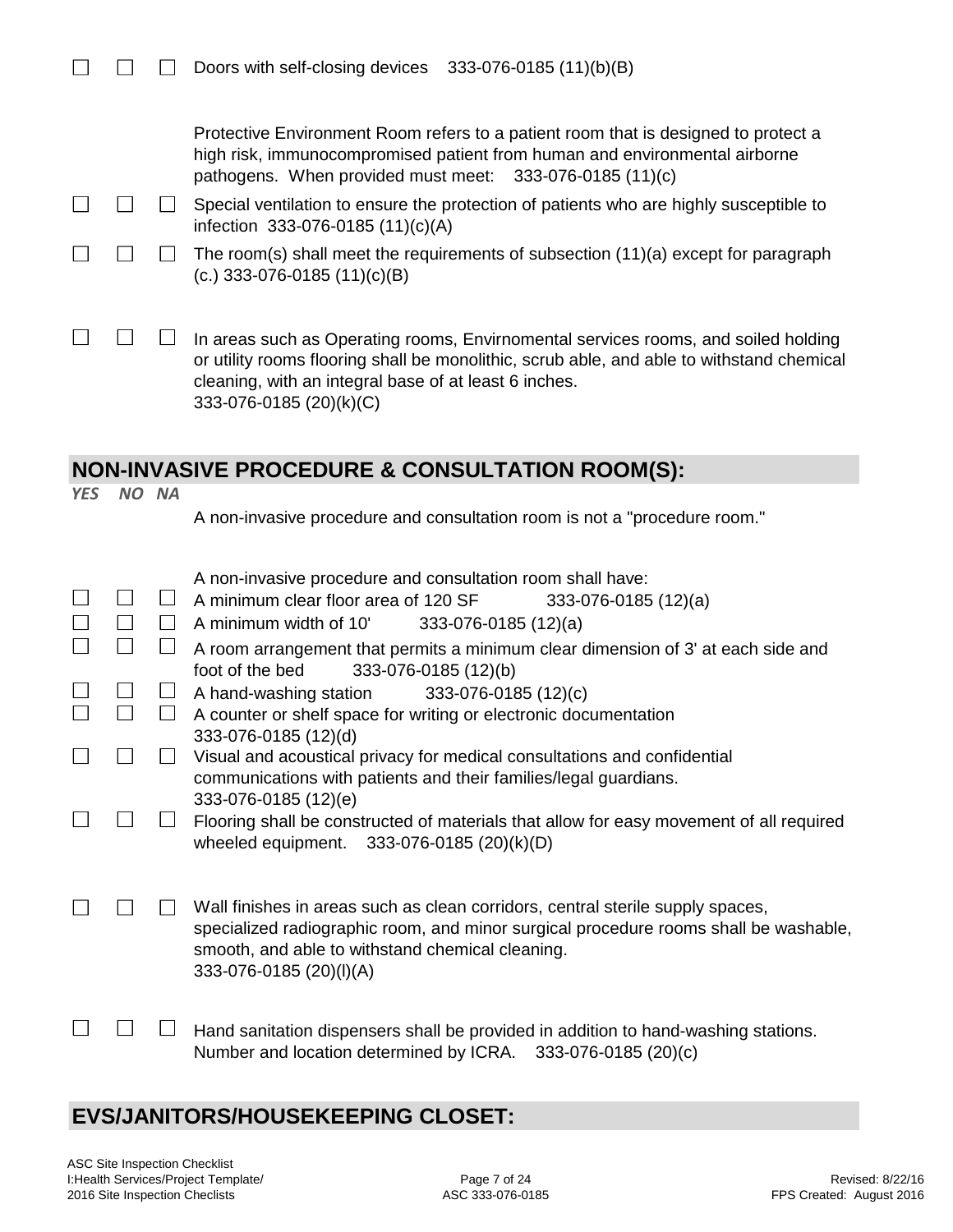| <b>YES</b> | NO NA |                                                                                                                                                                                                                                                                                                                        |
|------------|-------|------------------------------------------------------------------------------------------------------------------------------------------------------------------------------------------------------------------------------------------------------------------------------------------------------------------------|
|            |       | An ASC must have an environmental services room that contains:<br>333-076-0185 (9)                                                                                                                                                                                                                                     |
|            |       | Floor receptor or service sink<br>Storage space for housekeeping supplies & equipment<br>At least 16 SF                                                                                                                                                                                                                |
|            |       | Wall surfaces in wet areas shall be monolithic and all seams shall be covered or<br>333-076-0185 (20)(I)(D)<br>sealed.                                                                                                                                                                                                 |
|            |       | In areas such as Operating rooms, Envirnomental services rooms, and soiled holding<br>or utility rooms flooring shall be monolithic, scrub able, and able to withstand chemical<br>cleaning, with an integral base of at least 6 inches.<br>333-076-0185 (20)(k)(C)                                                    |
|            |       | Wall bases in areas routinely subjected to wet cleaning shall be monolithic and coved<br>with the floor, tightly sealed to the wall, and constructed without voids.<br>333-076-0185 (20)(I)(E)                                                                                                                         |
|            |       |                                                                                                                                                                                                                                                                                                                        |
|            |       | <b>UNRESTRICTED AREA:</b>                                                                                                                                                                                                                                                                                              |
| <b>YES</b> | NO NA | Unrestricted Area shall include: 333-076-0185 (10)(a)<br>Central Control Point established to monitor the entrance of patients, personnel, and<br>materials into the restricted areas.                                                                                                                                 |
|            |       | Hand sanitation dispensers shall be provided in addition to hand-washing stations.<br>Number and location determined by ICRA.<br>333-076-0185 (20)(c)                                                                                                                                                                  |
|            |       | Public corridors shall have a minimum width of 5 feet, except that corridors connecting<br>the operating room section and the post anesthesia care unit and at least one<br>ambulance transfer exit, where patients are transported on stretchers or beds, shall<br>have minimum width of 6 feet. 333-076-0185 (20)(a) |
|            |       | Door openings requiring gurney/stretcher access shall have a minimum clear width of 3<br>feet 8 inches.<br>333-076-0185 (20)(b)                                                                                                                                                                                        |

# **PRE-OP HOLDING AREA:**

*YES NO NA*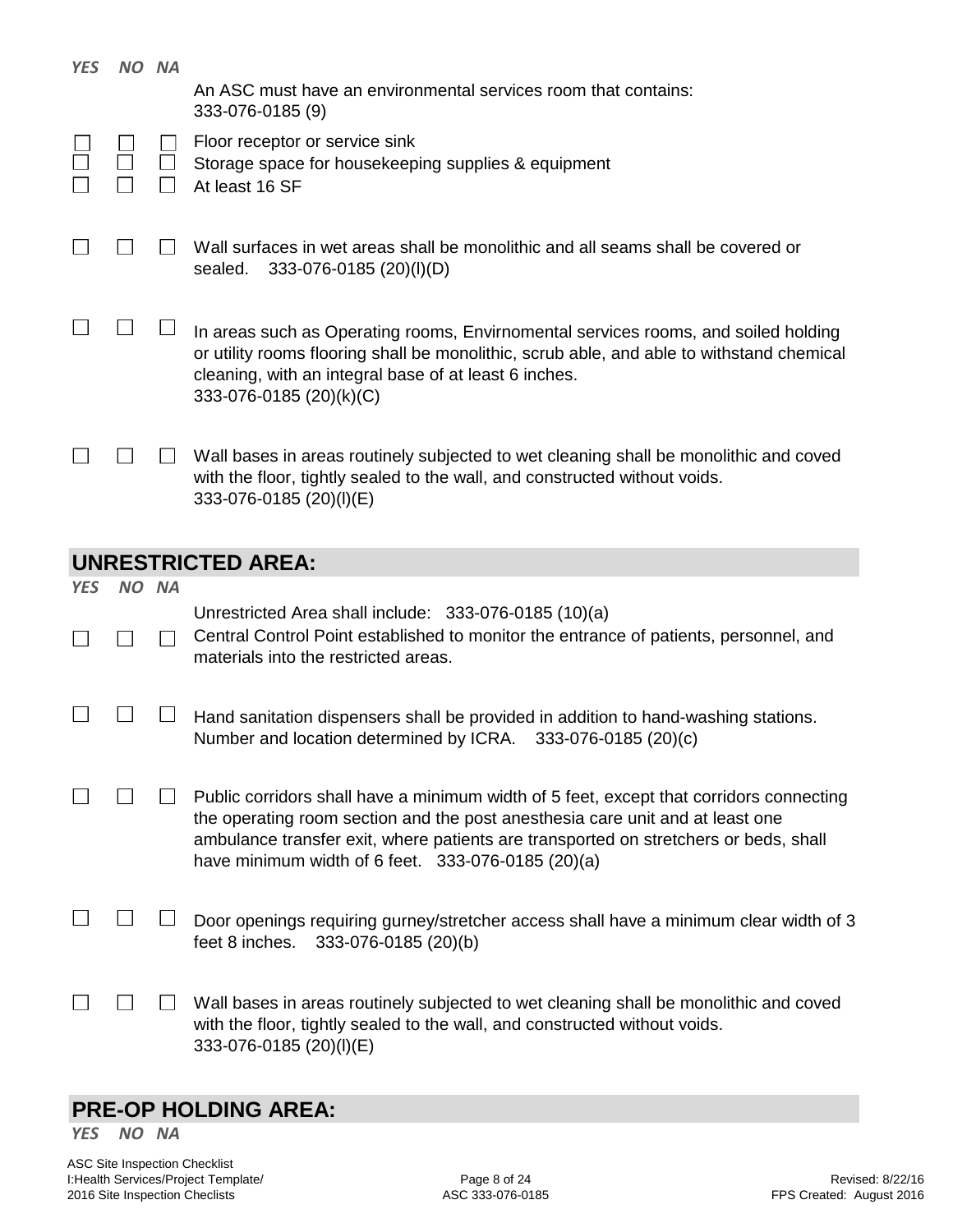|  | Pre-operative holding can be shared with recover/post-operative if the Functional<br>Program defines patient management. 333-076-0185 (16)(a)                                                                            |
|--|--------------------------------------------------------------------------------------------------------------------------------------------------------------------------------------------------------------------------|
|  | Pre-Operative holding areas shall be under direct visual control of the nursing staff<br>333-076-0185 (16) (a)                                                                                                           |
|  | Provisions such as cubicle curtains shall be made for patient privacy.<br>333-076-0185 (16)(d)                                                                                                                           |
|  | Each pre-operative holding area shall provide a minimum clear floor area of 80 SF for<br>each patient station. 333-076-0185 (16)(b)                                                                                      |
|  | Each pre-operative holding area shall have a minimum clear dimension of 5 feet<br>between patient and 4 feet between patient and adjacent walls (at the stretchers or<br>chair's side and foot.) 333-076-0185 (16)(c)    |
|  | For a Class A Operating Room:<br>At least one patient station, if the operating room is accessed from the semi-restricted<br>area. 333-076-0185 (16)(a)(A)(i)                                                            |
|  | No patient stations, if the operating room is accessed from an unrestricted area and<br>the functional program allows for pre-operative care to be carried out in the operating<br>333-076-01825 (16)(a)(A)(ii)<br>room. |
|  | For a Class B Operating Room:<br>At least one patient station, within the pre-operative holding areas is required.                                                                                                       |
|  | 333-076-0185 (16)(a)(B)<br>A patient station may consist of a bed, chair or stretcher.<br>333-076-0185 (16)(a)(B)                                                                                                        |
|  | For a Class C Operating Room:<br>At least one patient station per Class C operating room is required.<br>333-076-0185 (16)(a)(C)                                                                                         |
|  | In an ASC with Class B and Class C operating rooms, area shall be provided to<br>accommodate stretcher and chair space. 333-076-0185 (16)(a)(D)                                                                          |
|  | Hand-Washing Stations:<br>333-076-0185 (16)(e)                                                                                                                                                                           |
|  | Hands free or wrist blade-operable controls shall be available, with at least one station<br>for every six positions or fewer and for each major fraction thereof.                                                       |
|  | Shall be uniformly distributed to provide convenient access from each patient position.                                                                                                                                  |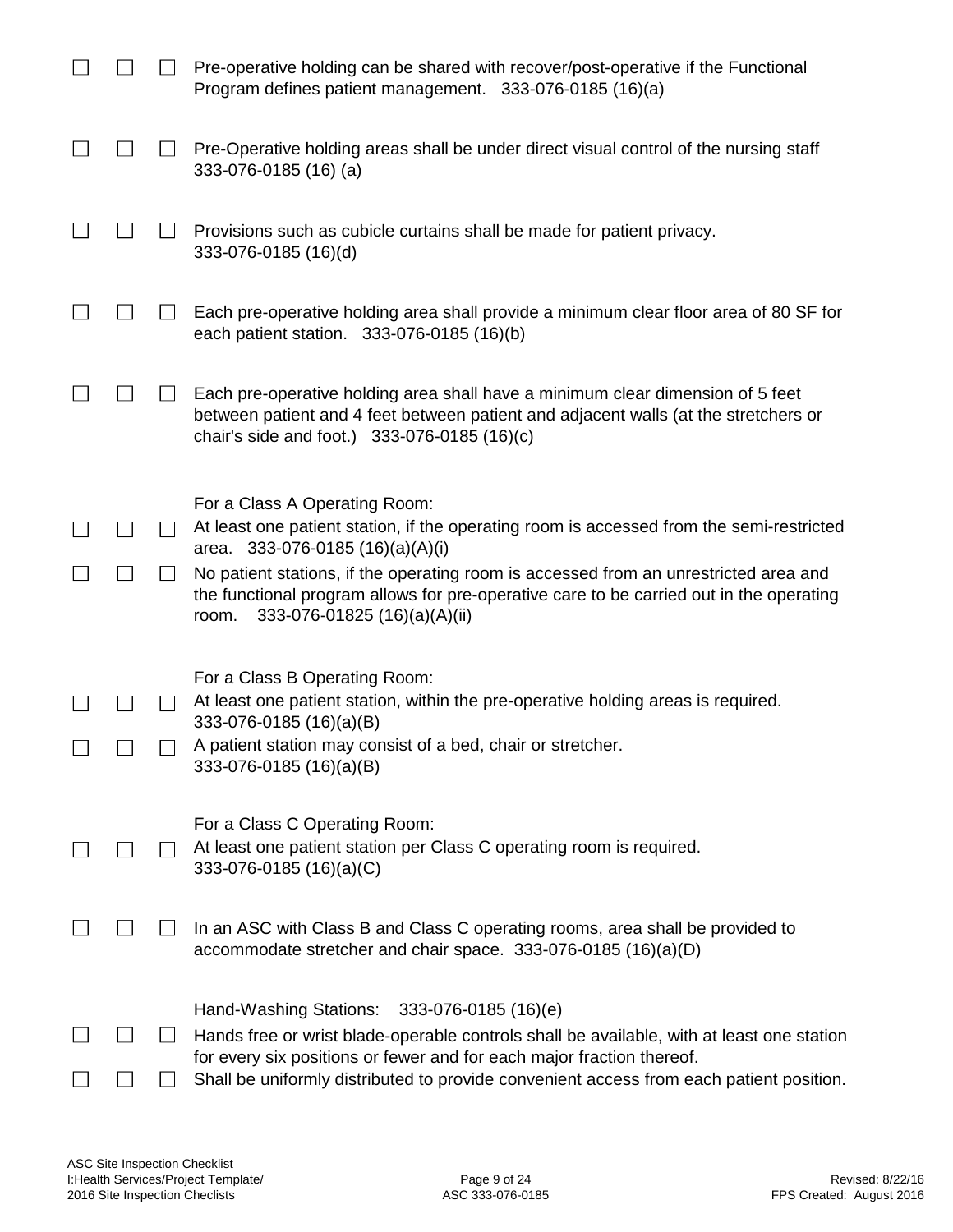|            |       | Travel distance to a hand-washing station shall not exceed 20 feet, and shall be                                                                                                                                                                                                                                                                             |
|------------|-------|--------------------------------------------------------------------------------------------------------------------------------------------------------------------------------------------------------------------------------------------------------------------------------------------------------------------------------------------------------------|
|            |       | located without passing through a door.<br>Travel distances shall be calculated from the foot of the patient station to the hand-<br>washing station.                                                                                                                                                                                                        |
|            |       | Sinks in hand-washing stations shall be designed with deep basins to prevent<br>splashing to areas where direct patient care is provided, particularly those surfaces<br>where sterile procedures are performed and medications are prepared.<br>333-076-0185 (20)(c)(B)                                                                                     |
|            |       | Area of sink basin shall not be less than 144 inches square with a minimum 9 inch<br>width or length. 333-076-0185 (20)(c)(C)                                                                                                                                                                                                                                |
|            |       | A counter, table, area for a desk, or storage for a moveable table shall be provided.<br>333-076-0185 (16)(f)                                                                                                                                                                                                                                                |
|            |       | A separate area(s) shall be provided for outpatients to change from street clothing to<br>hospital gowns and prepare for surgery. If the ASC has four or fewer operating<br>rooms. The change area can also be a holding area(s.)<br>333-076-0185 (16)(g)                                                                                                    |
|            |       | The change area shall include: $333-076-0185(16)(g)$                                                                                                                                                                                                                                                                                                         |
|            |       | Lockers, or acceptable provisions made for securing patient's personal effects 333-<br>$076 - 0185$ (16)(g)(A)                                                                                                                                                                                                                                               |
|            |       | The patient toilet rooms shall be separate from the public use toilet(s) and located to<br>permit access from pre and post operative holding areas.<br>$333-076-0185(16)(g)(B)$                                                                                                                                                                              |
|            |       | <b>RECOVERY AREAS:</b>                                                                                                                                                                                                                                                                                                                                       |
| <b>YES</b> | NO NA | Recovery areas shall be accessible directly from the semi-restricted area. If pre-<br>operative holding areas, Phase 2 areas and recovery areas are required per the<br>functional program, these spaces may be shared if the number of patient positions<br>meet the most restive requirement of both pre and post operative areas. 333-076-<br>0185(17)(b) |
|            |       | The nurse control station shall have direct sightline to patients in acute recovery                                                                                                                                                                                                                                                                          |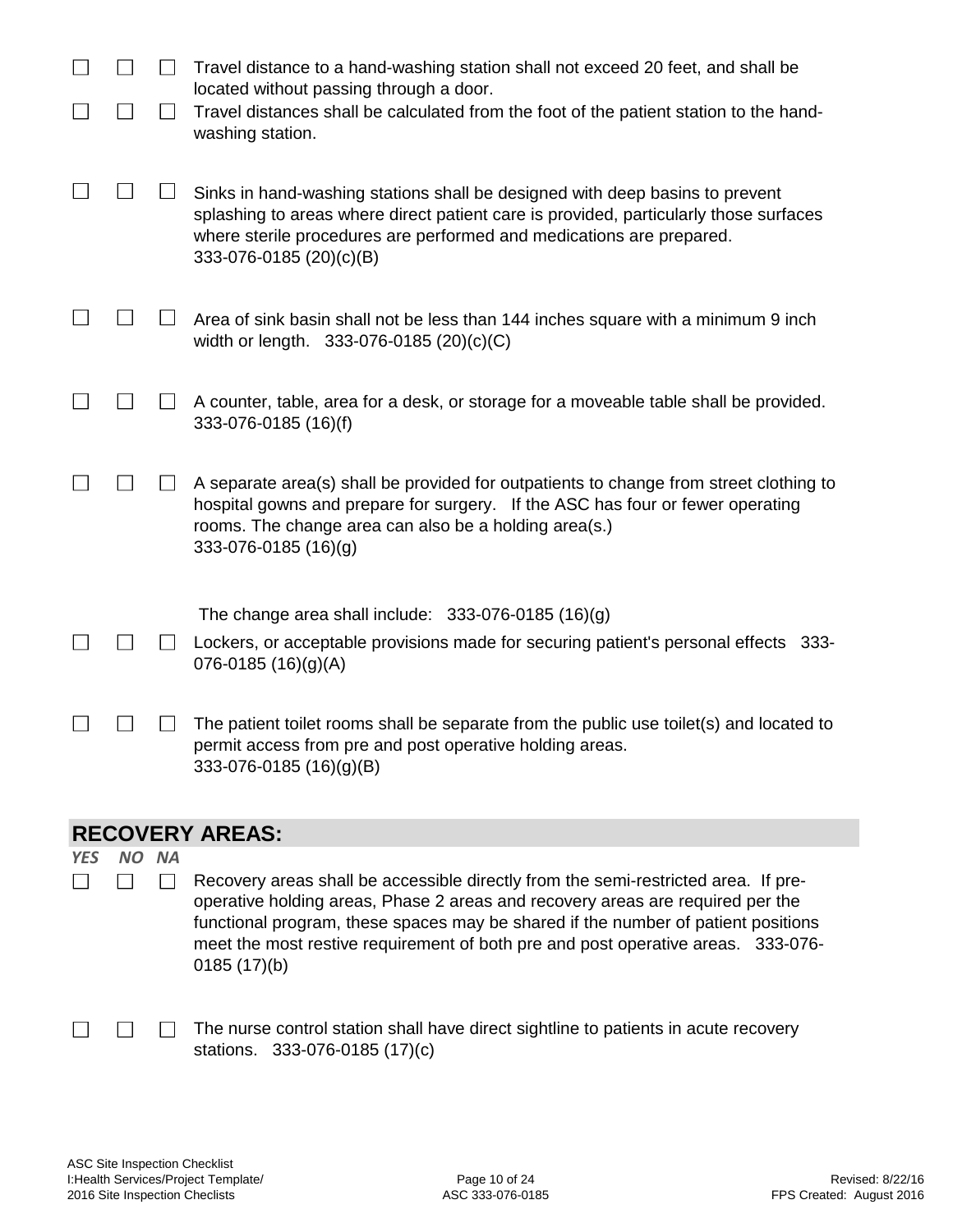|              |                                       | If pediatric surgery is practiced, the Functional Program and physical environment<br>design shall address the following: 333-076-0185 (17)(d)                                                                                                                                                                                                      |
|--------------|---------------------------------------|-----------------------------------------------------------------------------------------------------------------------------------------------------------------------------------------------------------------------------------------------------------------------------------------------------------------------------------------------------|
|              | $\vert \ \ \vert$<br>$\Box$<br>$\Box$ | Locations of pediatric recovery stations 333-076-0185 (17)(d)(A)<br>Space for parents<br>333-076-0185 (17)(d)(B)<br>Sound attenuation<br>333-076-0185 (17)(d)(C)<br>Proximity of patient stations to a nursing station 333-076-0185 (17)(d)(D)                                                                                                      |
|              |                                       | Post-anesthesia Recovery Positions: 333-076-0185 (17)(e)                                                                                                                                                                                                                                                                                            |
|              |                                       | A minimum of one recovery station per operating room shall be provided. A recovery<br>area analysis shall determine the need for additional recovery stations. In the<br>absence of a recovery area analysis approved by the Division, the minimum number of<br>post-anesthesia recovery positions shall be as follows:<br>333-076-0185 (17)(e)(A)  |
|              | $\blacksquare$                        | (3) recovery positions for each Class C operating room<br>333-076-0185 (17)(e)(A)(i)                                                                                                                                                                                                                                                                |
| $\mathsf{L}$ | $\mathsf{L}$                          | (2) recovery positons for each Class B operating room<br>333-076-0185 (17)(e)(A)(ii)                                                                                                                                                                                                                                                                |
|              |                                       | (1) recovery position for each Class A operating room<br>333-076-0185 (17)(e)(A)(iii)                                                                                                                                                                                                                                                               |
|              |                                       | When a patient cubicle is used for each patient care station, a minimum clear floor<br>area of 80 SF shall be provided. Space shall also be provided for additional<br>equipment described in the function program. 333-076-0185 (17)(f)                                                                                                            |
|              |                                       | Each post-anesthesia recovery area shall provide a minimum clear dimension of 5 feet<br>between patient stretchers or beds, 4 feet between patient stretchers or beds and<br>adjacent walls (at the stretcher's sides and foot) and at least 3 feet from the foot of the<br>stretcher or bed to the closed cubicle curtain.<br>333-076-0185 (17)(g) |
|              |                                       | Provisions for patient privacy such as cubicle curtains shall be made.<br>333-076-0185 (17)(h)                                                                                                                                                                                                                                                      |
|              |                                       | Hand-Washing Stations:<br>333-076-0185 (17)(i)                                                                                                                                                                                                                                                                                                      |
|              | $\mathsf{L}$                          | Hands free or wrist blade-operable controls shall be available, with at least one station<br>for every six positions or fewer and for each major fraction thereof.                                                                                                                                                                                  |
|              |                                       | Shall be uniformly distributed to provide convenient access from each patient position.                                                                                                                                                                                                                                                             |
|              |                                       | Travel distance to a hand-washing station shall not exceed 20 feet, and shall be                                                                                                                                                                                                                                                                    |
|              |                                       | located without passing through a door.<br>Travel distances shall be calculated from the foot of the patient station to the hand-<br>washing station.                                                                                                                                                                                               |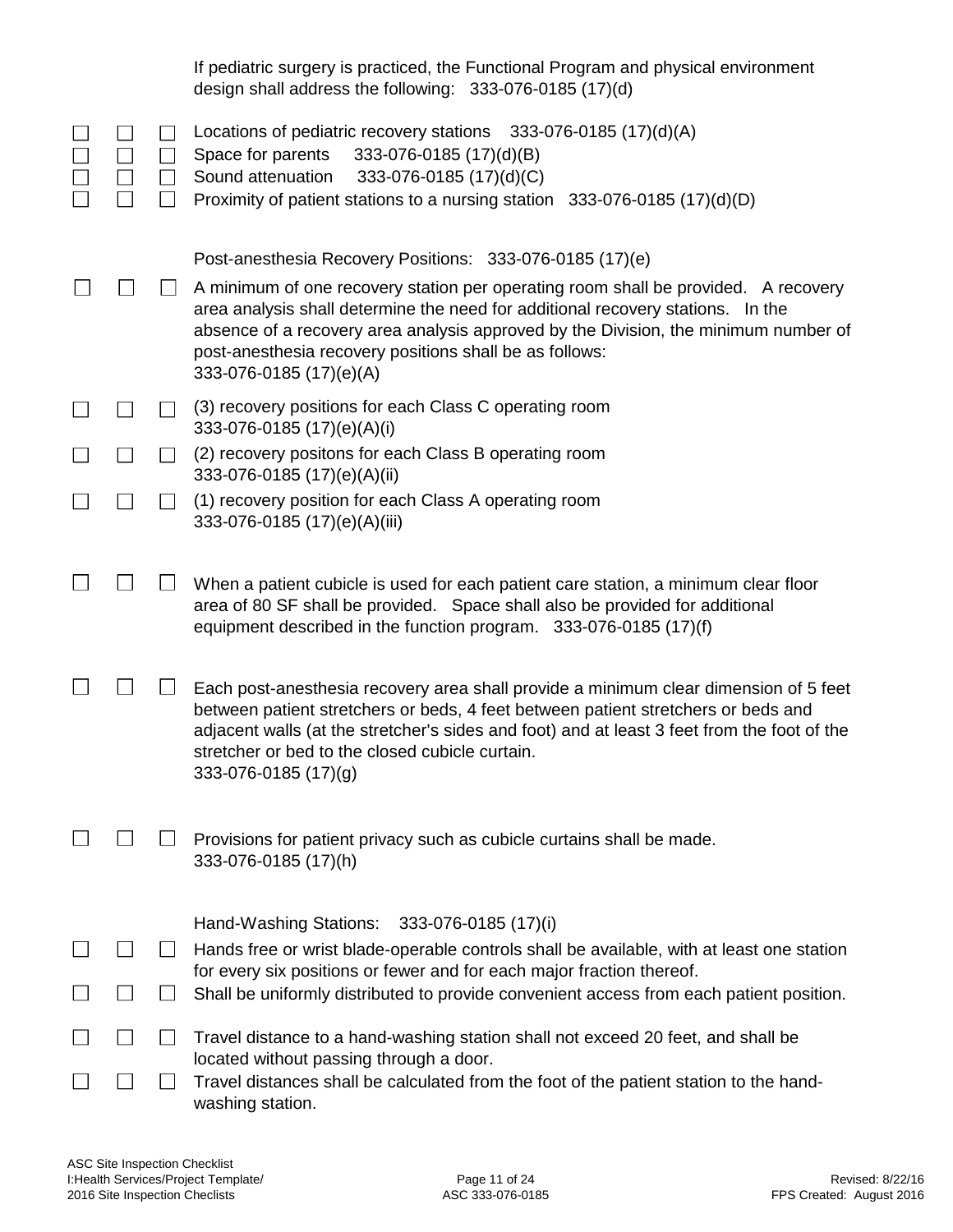|  | In an ASC with three or more operating rooms, a dedicated patient toilet room shall be<br>provided in the recovery area. $333-076-0185(17)(i)$                                                                                                                                                                                                                                                                                                                                                                                                                            |
|--|---------------------------------------------------------------------------------------------------------------------------------------------------------------------------------------------------------------------------------------------------------------------------------------------------------------------------------------------------------------------------------------------------------------------------------------------------------------------------------------------------------------------------------------------------------------------------|
|  | Staff lounge toilet facilities shall be provided if ASC has (3) or more operating rooms.<br>The toilet room shall be near the recovery area.<br>333-076-0185 (19)(h)                                                                                                                                                                                                                                                                                                                                                                                                      |
|  | Hand sanitation dispensers shall be provided in addition to hand-washing stations.<br>Number and location depends on ICRA.<br>333-076-0185 (20)(c)                                                                                                                                                                                                                                                                                                                                                                                                                        |
|  | Hand-washing stations used by medical and nursing staff, patients, and food handlers<br>shall be trimmed with valves that can be operated without hands. Single-lever or wrist<br>blade devices shall be permitted. Sensor-regulated water fixtures shall meet user<br>need for temperature and length of time the water flow. Electronic faucets shall be<br>capable of functioning during loss of normal power. Knee control, foot pedal,<br>electronic or other devices that allow operation without use of the hands are<br>333-076-0185<br>acceptable.<br>(20)(c)(A) |
|  | Sinks in hand-washing stations shall be designed with deep basins to prevent<br>splashing to areas where direct patient care is provided, particularly those surfaces<br>where sterile procedures are performed and medications are prepared. 333-076-0185<br>(20)(c)(B)                                                                                                                                                                                                                                                                                                  |
|  | Area of sink basin shall not be less than 144 inches square with a minimum 9 inch<br>width or length. 333-076-0185 (20)(c)(C)                                                                                                                                                                                                                                                                                                                                                                                                                                             |
|  | Handles on clinical sinks shall have an integrated trap wherein the upper portion of the<br>water trap provides a visible seal. $333-076-01858$ (20)(d)(A)                                                                                                                                                                                                                                                                                                                                                                                                                |
|  | Provisions for hand drying shall be required at all hand-washing stations except scrub<br>333-076-0185 (20)(e)<br>sinks.                                                                                                                                                                                                                                                                                                                                                                                                                                                  |
|  | Hand-washing stations shall include a hand-drying device that does not require hands<br>to contact the dispenser. 333-076-0185 (20)(e)(A)                                                                                                                                                                                                                                                                                                                                                                                                                                 |
|  | If provided, hand towels shall be directly accessible to sinks. 333-076-0185 (20)(e)(B)                                                                                                                                                                                                                                                                                                                                                                                                                                                                                   |
|  | Hand-washing stations shall include liquid or foam soap dispensers.<br>333-076-0185 (20)(f)                                                                                                                                                                                                                                                                                                                                                                                                                                                                               |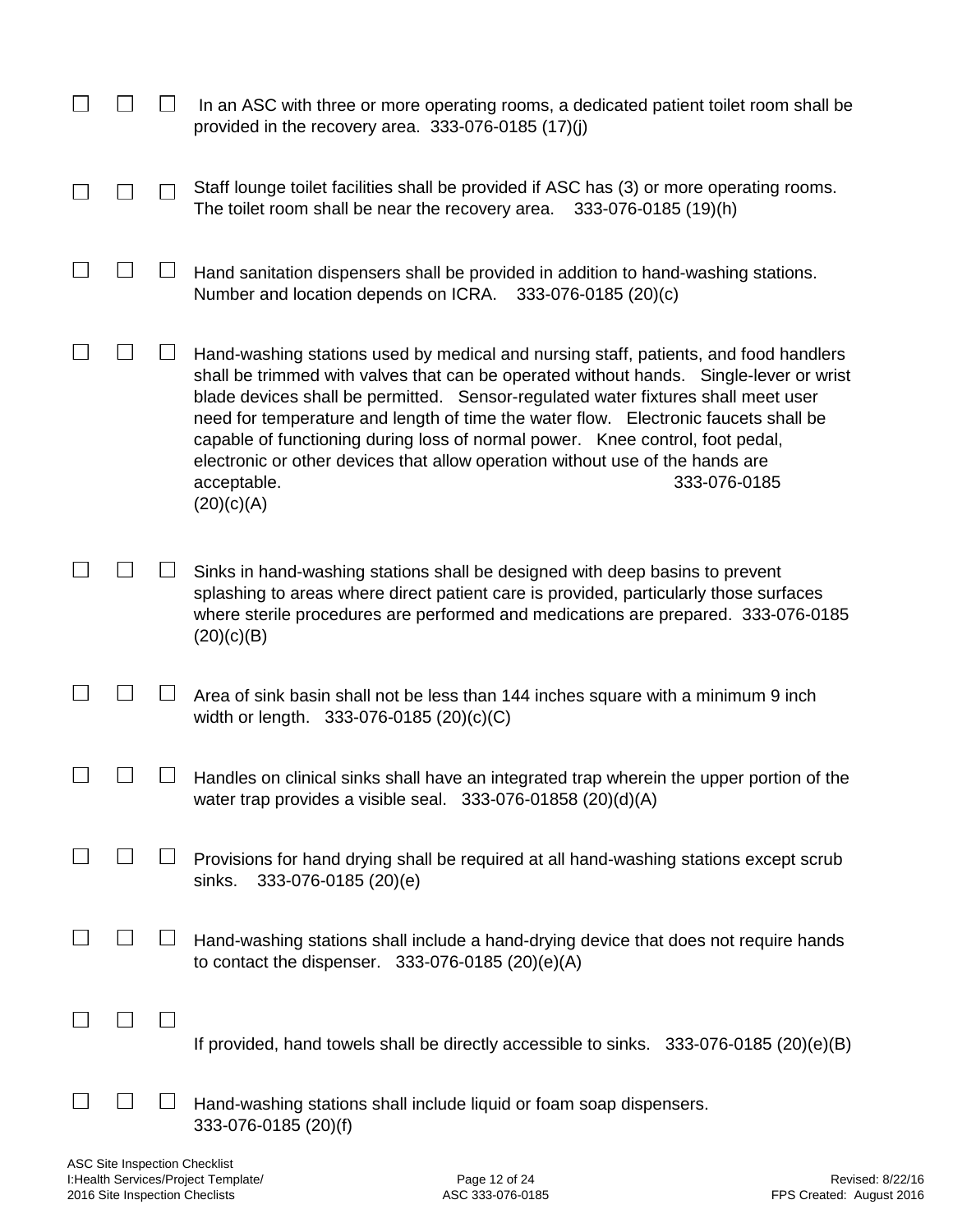|                   |                | Toilet rooms for patients use in surgery and recovery areas shall be equipped with<br>doors and hardware that permit access from the outside in emergencies. When such<br>rooms have only one opening, the doors shall open outward or be otherwise designed<br>to open without pressing against a patient who may have collapsed within the room.<br>333-076-0185 (20)(g) |  |
|-------------------|----------------|----------------------------------------------------------------------------------------------------------------------------------------------------------------------------------------------------------------------------------------------------------------------------------------------------------------------------------------------------------------------------|--|
|                   |                | If the post-anesthesia recovery room(s) is located immediately adjacent to the surgical<br>suite, sharing of these support areas shall be permitted.<br>333-076-0185 (17)(k)                                                                                                                                                                                               |  |
|                   |                | Storage space shall be determined by the functional program, however, at least 15<br>cubic feet needs to be provided. $333-076-0185(17)(k)(A)$                                                                                                                                                                                                                             |  |
| $\Box$            | $\perp$        | Receptacles for soiled linen and waste holding shall be provided<br>333-076-0185 (17)(k)(B)                                                                                                                                                                                                                                                                                |  |
| $\vert \ \ \vert$ | $\perp$        | A counter, table, area for a desk, or storage for a movable table shall be provided.<br>333-076-0185 (17)(k)(C)                                                                                                                                                                                                                                                            |  |
| $\mathcal{L}$     | $\mathsf{L}$   | Each recovery areas shall have a drug distribution station that includes:<br>333-076-0185 (17)(k)(D)                                                                                                                                                                                                                                                                       |  |
| $\blacksquare$    | $\blacksquare$ | An area for the storage and preparation of medications administered to patients.<br>333-076-0185 (17)(k)(D)(i)                                                                                                                                                                                                                                                             |  |
| $\blacksquare$    |                | A refrigerator for pharmaceuticals and double-locked storage for controlled<br>substances, if required by the Functional Program. 333-076-0185 (17)(k)(D)(ii)                                                                                                                                                                                                              |  |
|                   | $\Box$         | Convenient access to a hand-washing station without passing through a door.<br>333-076-0185 (17)(k)(D)(iii)                                                                                                                                                                                                                                                                |  |
|                   |                | Nourishment facilities within a recovery area shall have:<br>333-076-0185 (17)(k)(E)(i)<br>A sink<br>Work counter<br>Refrigerator<br><b>Storage Cabinets</b><br>Equipment for serving nourishment as required by the Functional Program.                                                                                                                                   |  |
|                   |                | Hand-Washing Station that is located in the nourishment area or adjacent to the<br>333-076-0185 (17)(k)(E)(ii)<br>nourishment area.                                                                                                                                                                                                                                        |  |
|                   |                | Designated space is in the post-anesthesia recovery area(s) shall be provided for<br>clean and soiled linen. 333-076-0185 (14)                                                                                                                                                                                                                                             |  |
|                   |                | Wall bases in areas routinely subjected to wet cleaning shall be monolithic and coved<br>with the floor, tightly sealed to the wall, and constructed without voids.<br>333-076-0185 (20)(I)(E)                                                                                                                                                                             |  |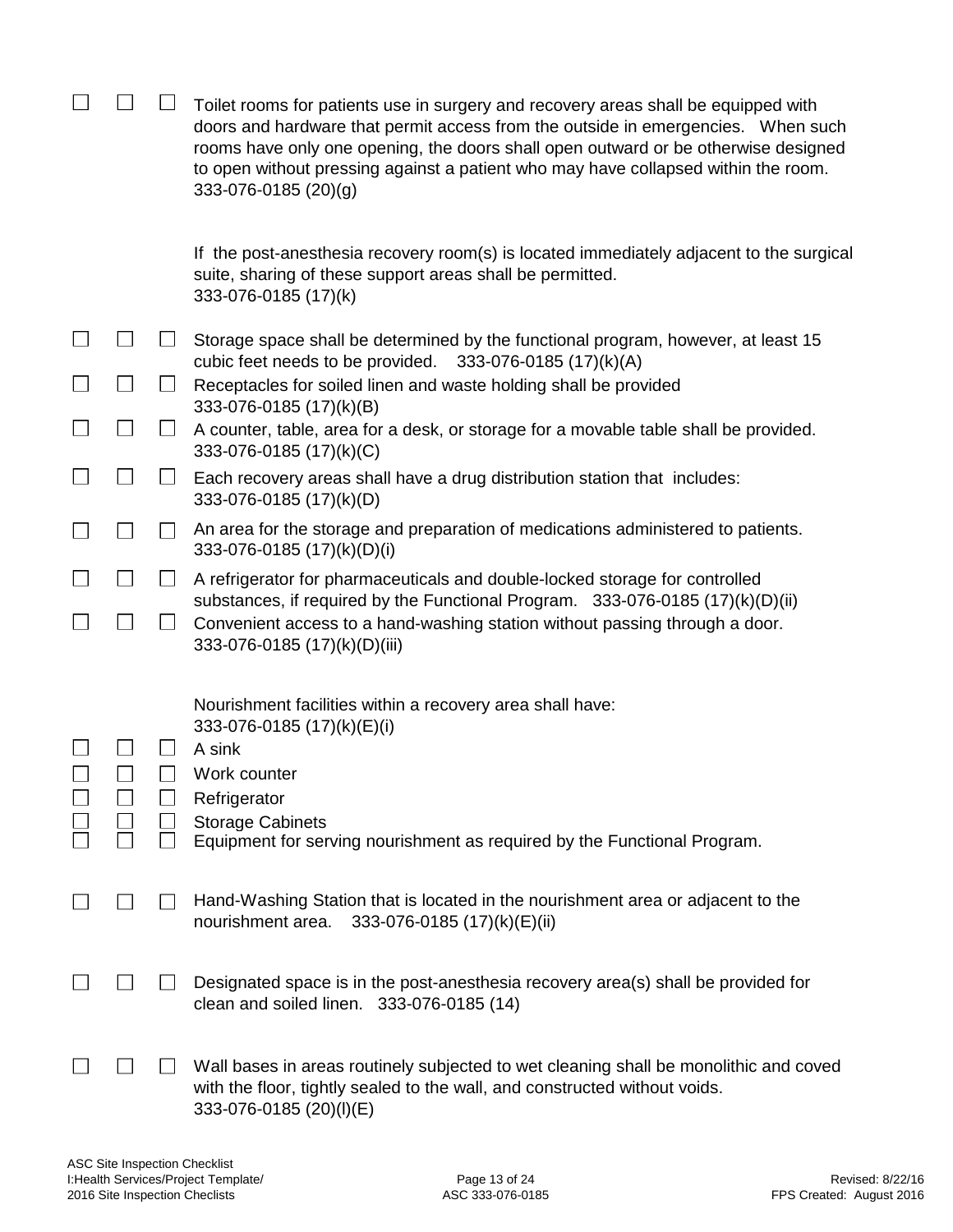|            |                |                  | Staff toilet room shall be near the recovery area. 333-076-0185 (19)(h)                                                                                                                                                                                                                                                                                                                                                                  |  |
|------------|----------------|------------------|------------------------------------------------------------------------------------------------------------------------------------------------------------------------------------------------------------------------------------------------------------------------------------------------------------------------------------------------------------------------------------------------------------------------------------------|--|
|            | $\perp$        | $\perp$          | Fluid waste disposal facilities shall be provided and shall be located so that they are<br>convenient to the operating rooms and recovery areas. A clinical sink or equivalent<br>equipment in a soiled workroom shall meet this requirement in the operating rooms<br>area, and a toilet equipped with a bedpan-cleaning device or a separate clinical sink<br>shall meet the requirement in the recovery area.<br>333-076-0185 (19)(l) |  |
|            |                | $\Box$<br>$\Box$ | Handles on clinical sinks shall at least 6 inches long. 333-076-01858 (20)(d)(A)<br>Clinical sinks shall have an integrated trap wherein the upper portion of the water trap<br>provides a visible seal. 333-076-01858 (20)(d)(B)                                                                                                                                                                                                        |  |
|            |                |                  | <b>LINEN SERVICE:</b>                                                                                                                                                                                                                                                                                                                                                                                                                    |  |
| <b>YES</b> |                | NO NA            | Designated space in the post-anesthesia recovery area(s) shall be provided for clean<br>linen and soiled linen. 333-076-0185 (14)                                                                                                                                                                                                                                                                                                        |  |
|            |                |                  | If the functional program requires an on-site processing area for linen to be processed<br>the area shall be large enough to accommodate:<br>333-076-0185 (14)(a)                                                                                                                                                                                                                                                                        |  |
|            |                | $\Box$           | A washer 333-535-0185 (14)(a)(A)                                                                                                                                                                                                                                                                                                                                                                                                         |  |
|            | $\Box$         | $\Box$           | 333-535-0185 (14)(a)(A)<br>A dryer                                                                                                                                                                                                                                                                                                                                                                                                       |  |
|            | $\Box$         | $\Box$           | Any plumbing equipment needed to meet the temperature requirements of 160<br>degrees 333-076-0185 (14)(a)(A)                                                                                                                                                                                                                                                                                                                             |  |
|            | $\mathsf{L}$   | $\mathsf{L}$     | Be divided into distinct soiled (sort & wash) and clean (dry & fold) areas<br>333-535-0185 (14)(a)(B)                                                                                                                                                                                                                                                                                                                                    |  |
|            | $\Box$         | $\mathsf{L}$     | Have storage for laundry supplies and clean linen<br>333-076-0185 (14)(a)(C)                                                                                                                                                                                                                                                                                                                                                             |  |
|            | $\blacksquare$ | $\mathsf{L}$     | Have a hand-washing station with 10 feet without passing through a door<br>333-076-0185 (14)(a)(D)                                                                                                                                                                                                                                                                                                                                       |  |
|            |                |                  | If the Functional Program requires linen to be processed off-site, the area within the                                                                                                                                                                                                                                                                                                                                                   |  |

ASC shall have a: 333-076-0185 (14)(b) Soiled linen holding area or designated and dedicated area for a soiled laundry cart

333-535-0185 (14)(b)(A) Clean linen storage area that protects linen from soil or damage.  $\Box$  $\Box$ 333-076-0185 (14)(b)(B)

#### **PHASE II RECOVERY:**

*YES NO NA*

 $\Box$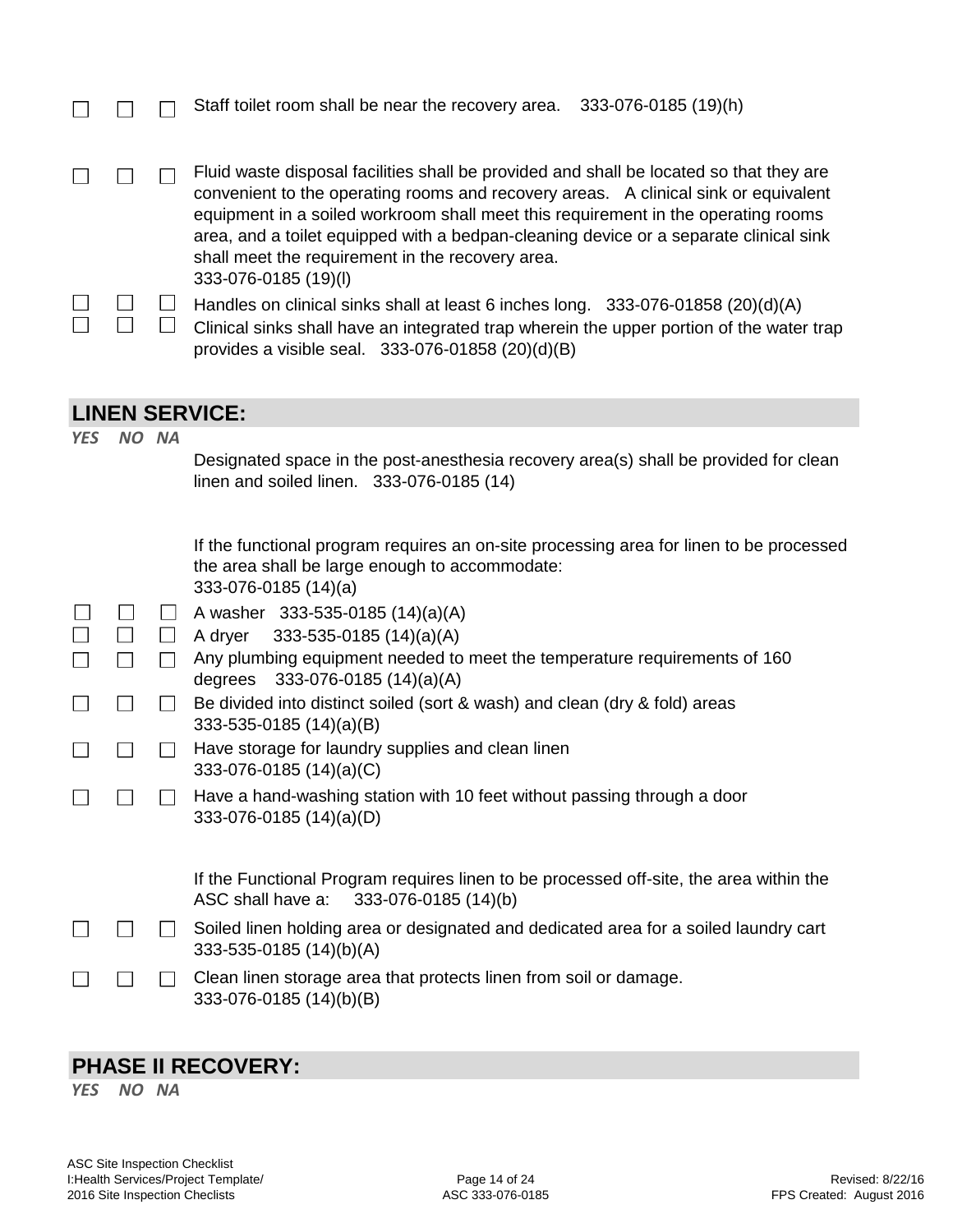|  | A phase 2 recovery area shall be provided if required by the Functional Program<br>333-076-0185 (18)(a)                                                                                                                                                                                                                                                                |
|--|------------------------------------------------------------------------------------------------------------------------------------------------------------------------------------------------------------------------------------------------------------------------------------------------------------------------------------------------------------------------|
|  | Location of the Phase 2 recovery area within the post-anesthesia recovery area shall<br>be permitted but the Phase 2 area shall be an identifiable separate and distinct part of<br>the post-anesthesia recovery area. Phase 2 recovery stations can be shared with<br>recovery stations if the functional program defines patient management.<br>333-076-0185 (18)(b) |
|  | When a patient cubicle is used each patient care station shall have:<br>333-076-0185 (18)(c)                                                                                                                                                                                                                                                                           |
|  | Minimum of 50 SF for each patient<br>A lounge chair                                                                                                                                                                                                                                                                                                                    |
|  | Space for additional equipment described in the functional program.                                                                                                                                                                                                                                                                                                    |
|  | Clearance:                                                                                                                                                                                                                                                                                                                                                             |
|  | The design shall provide a minimum clear dimension of 4 feet between the sides of<br>adjacent lounge chairs and between the foot of the lounge chairs and the nearest                                                                                                                                                                                                  |
|  | obstruction.<br>333-076-0185 (18)(d)(A)<br>When permanent part ions (Full or partial height or width) are used to partially define<br>the patient care station (rather than cubicle curtains,) a minimum clear dimension of 3                                                                                                                                          |
|  | feet shall be provided on the side of the lounge chair.<br>333-076-0185 (18)(d)(B)                                                                                                                                                                                                                                                                                     |
|  | Provisions for patient visual privacy such as cubicle curtains shall be made.<br>333-076-0185 (18)(e)                                                                                                                                                                                                                                                                  |
|  | Hand-Washing Stations:<br>333-076-0185 (18)(f)                                                                                                                                                                                                                                                                                                                         |
|  | Hands free or wrist blade-operable controls shall be available, with at least one station<br>for every six positions or fewer and for each major fraction thereof.                                                                                                                                                                                                     |
|  | Shall be uniformly distributed to provide convenient access from each patient position.                                                                                                                                                                                                                                                                                |
|  | Travel distance to a hand-washing station shall not exceed 20 feet, and shall be                                                                                                                                                                                                                                                                                       |
|  | located without passing through a door.<br>Travel distances shall be calculated from the foot of the patient station to the hand-<br>washing station.                                                                                                                                                                                                                  |
|  | ASC with two or fewer operating rooms, a patient toilet room shall be provided in or<br>adjacent to the Phase 2 recovery area.  In an ASC with three or more operating<br>rooms, a patient toilet room shall be provided in the Phase 2 recovery area.                                                                                                                 |

333-076-0185 (18)(g)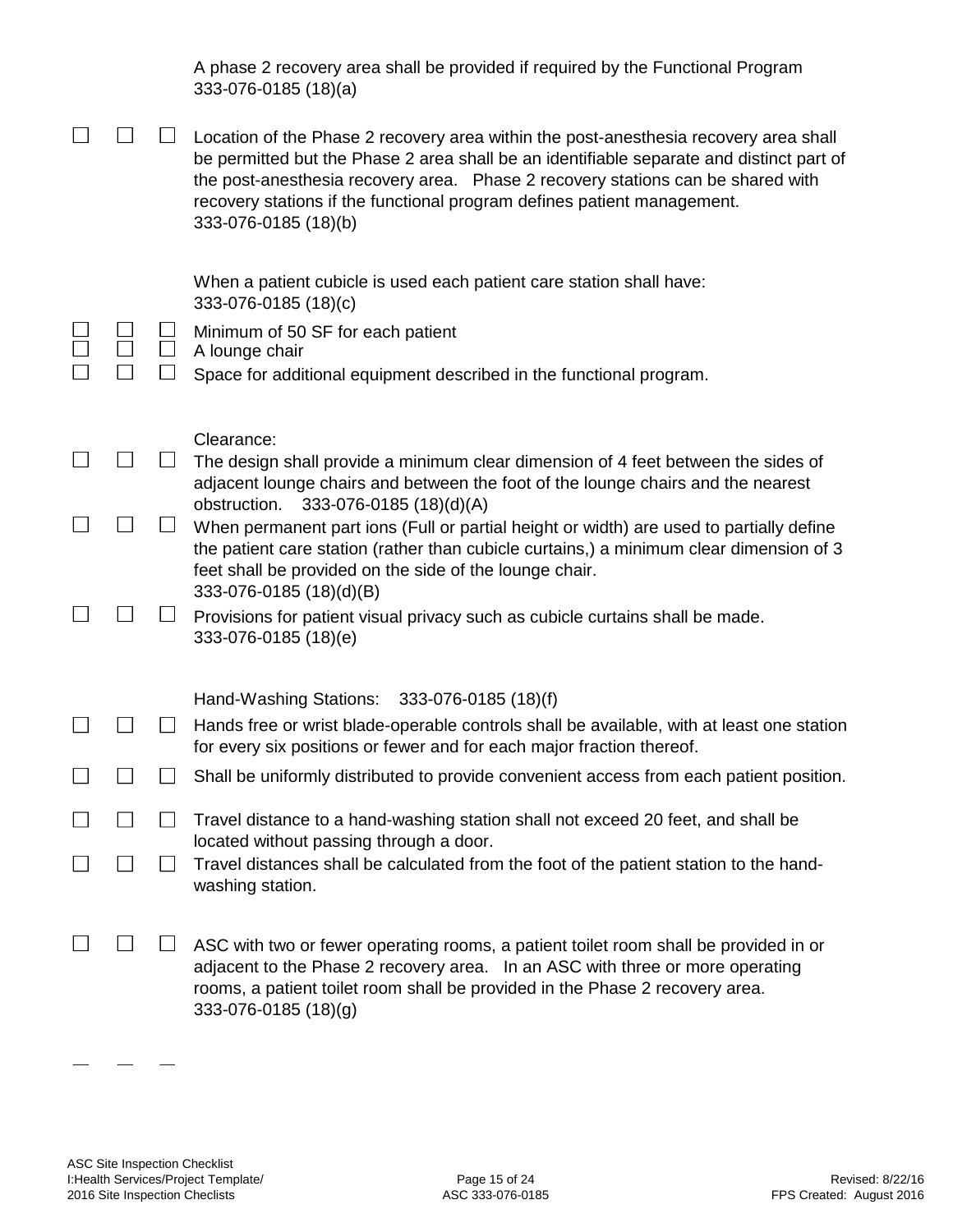|            |           |           | Toilet rooms for patients use in surgery and recovery areas shall be equipped with<br>doors and hardware that permit access from the outside in emergencies. When such<br>rooms have only one opening, the doors shall open outward or be otherwise designed<br>to open without pressing against a patient who may have collapsed within the room.<br>333-076-0185 (20)(g) |
|------------|-----------|-----------|----------------------------------------------------------------------------------------------------------------------------------------------------------------------------------------------------------------------------------------------------------------------------------------------------------------------------------------------------------------------------|
|            |           |           | Phase II Support Areas (if provided) shall include:                                                                                                                                                                                                                                                                                                                        |
|            |           |           | Clear sightlines and easy access from the post-anesthesia recovery area to the nurse<br>control station. 333-076-0185 (18)(h)(A)                                                                                                                                                                                                                                           |
|            |           |           | Storage space for supplies and equipment 333-076-0185 (18)(h)(B)                                                                                                                                                                                                                                                                                                           |
|            |           |           | A counter, table, area for a desk, or storage for a movable table.                                                                                                                                                                                                                                                                                                         |
|            |           |           | 333-076-0185 (h)(C)                                                                                                                                                                                                                                                                                                                                                        |
|            |           |           | Space for family members 333-076-0185 (18)(h)(D)                                                                                                                                                                                                                                                                                                                           |
|            |           |           |                                                                                                                                                                                                                                                                                                                                                                            |
|            |           |           | Wall bases in areas routinely subjected to wet cleaning shall be monolithic and coved                                                                                                                                                                                                                                                                                      |
|            |           |           | with the floor, tightly sealed to the wall, and constructed without voids.                                                                                                                                                                                                                                                                                                 |
|            |           |           | 333-076-0185 (20)(I)(E)                                                                                                                                                                                                                                                                                                                                                    |
|            |           |           |                                                                                                                                                                                                                                                                                                                                                                            |
|            |           |           | <b>STAFF LOCKER ROOM:</b>                                                                                                                                                                                                                                                                                                                                                  |
| <b>YES</b> | <b>NO</b> | <b>NA</b> |                                                                                                                                                                                                                                                                                                                                                                            |
|            |           |           | For an ASC that provides services in Class B and C operating rooms, this area(s) shall                                                                                                                                                                                                                                                                                     |
|            |           |           | be designed to effect a one-way traffic pattern so that personnel entering from outside                                                                                                                                                                                                                                                                                    |

be designed to effect a one-way traffic pattern so that personnel entering from outside the surgical suite can change and move directly into the suite's semi-restrictive corridor. At least one staff shower shall be provided that is conveniently accessible to the surgical suite and recovery areas. **333-076-**0185 (19)(i)

Appropriate change area(s) shall be provided for male and female staff working within  $\overline{\phantom{a}}$  $\Box$  $\Box$ the surgical suite (a unisex locker area with one or more private changing rooms shall be permitted.) 333-076-0185 (19)(i)

|  | $\Box$ Kitchen, showers, & baths shall have a slip-resistant flooring surfaces. |
|--|---------------------------------------------------------------------------------|
|  | 333-076-0185 (20)(k)(H)                                                         |

#### **SEMI-RESTRICTED AREA:**

| <b>YES</b>   | <b>NA</b> |                                                                                        |
|--------------|-----------|----------------------------------------------------------------------------------------|
|              |           | Semi Restricted Area shall include: 333-076-0185 (10)(b)(A)(B)(C)(D)                   |
|              |           | Corridors leading to the restricted areas of the surgical suite                        |
|              |           | Peripheral support areas of the surgical suite, where traffic is limited to authorized |
|              |           | personnel and patients                                                                 |
| $\mathbf{L}$ |           | Personnel are required to wear surgical attire and hair coverings.                     |
|              |           | Storage areas for clean and sterile supplies                                           |
|              |           | Work area for storage and processing of instruments                                    |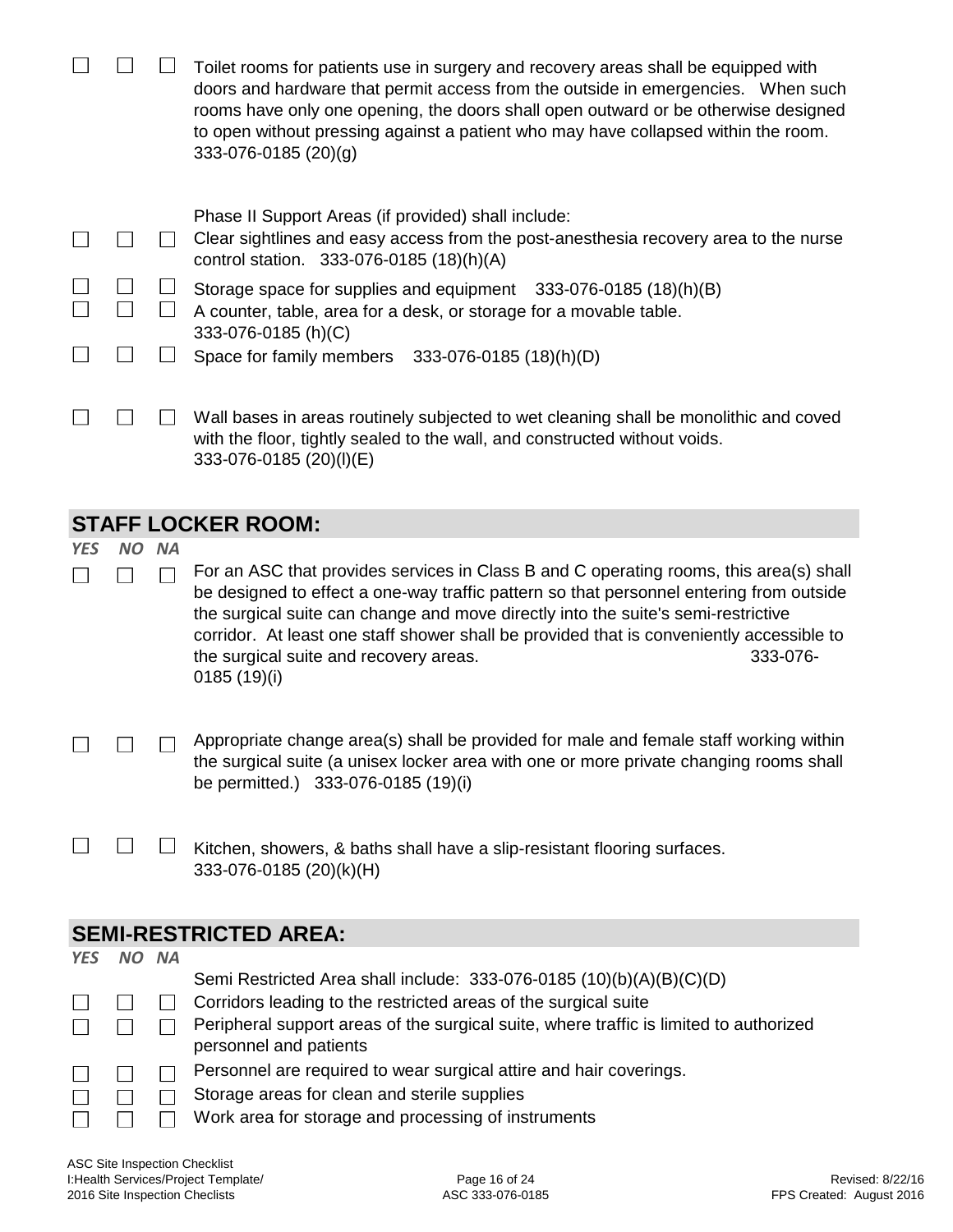|            |       | Semi-restricted corridor shall have a minimum width of 8 feet in areas used to transport<br>patients on gurneys between pre-operative, procedure, and post-anesthesia recovery<br>333-076-0185 (20)(a)<br>areas.                                                                                                                                                                                                                                                                                                                             |
|------------|-------|----------------------------------------------------------------------------------------------------------------------------------------------------------------------------------------------------------------------------------------------------------------------------------------------------------------------------------------------------------------------------------------------------------------------------------------------------------------------------------------------------------------------------------------------|
|            |       | Door openings requiring gurney/stretcher access shall have a minimum clear width of 3<br>feet 8 inches.<br>333-076-0185 (20)(b)                                                                                                                                                                                                                                                                                                                                                                                                              |
|            |       | Wall finishes in areas such as clean corridors, central sterile supply spaces,<br>specialized radiographic room, and minor surgical procedure rooms shall be washable,<br>smooth, and able to withstand chemical cleaning.<br>333-076-0185 (20)(I)(A)                                                                                                                                                                                                                                                                                        |
|            |       | Wall bases in areas routinely subjected to wet cleaning shall be monolithic and coved<br>with the floor, tightly sealed to the wall, and constructed without voids.<br>333-076-0185 (20)(I)(E)                                                                                                                                                                                                                                                                                                                                               |
|            |       | Hand sanitation dispensers shall be provided in addition to hand-washing stations.<br>Number and location determined by ICRA. 333-076-0185 (20)(c)                                                                                                                                                                                                                                                                                                                                                                                           |
|            |       | <b>STERILIZATION FACILITIES:</b>                                                                                                                                                                                                                                                                                                                                                                                                                                                                                                             |
| <b>YES</b> | NO NA | An ASC shall have space and a system for sterilizing equipment and supplies either on-<br>site or off-site. If located on site, sterilization facilities shall be located in a semi-<br>restricted area and shall include a separate area for cleaning and decontamination of<br>instruments prior to sterilization. Sterilization facilities shall include, but are not limited<br>to a high speed sterilizer or other sterilizing equipment for immediate or emergency<br>use, as required by the Functional Program.<br>333-076-0185 (13) |
|            |       | Provisions shall be made for sanitizing clean and soiled carts or vehicles consistent<br>with the needs of the particular transportation system.<br>333-076-0185 (13)(b)                                                                                                                                                                                                                                                                                                                                                                     |

- $\Box$  $\Box$  When sterilization is provided off-site, a room for the adequate handling (receiving and distribution) and on-site storage of sterile supplies, that meet paragraph (13)(c)(C) of this rule shall be provided. 333-076-0185 (13)(a)
- $\Box$  Storage for sterile supplies and packs, including provisions for ventilation, humidity,  $\Box$  $\Box$ and temperature control 333-076-0185 (13)(c)(C) The sterile supply storage area shall have clear floor area as required per the  $\Box$  $\Box$  $\Box$

| . |                                                |
|---|------------------------------------------------|
|   | functional program $333-076-0185(13(c)(c)(i))$ |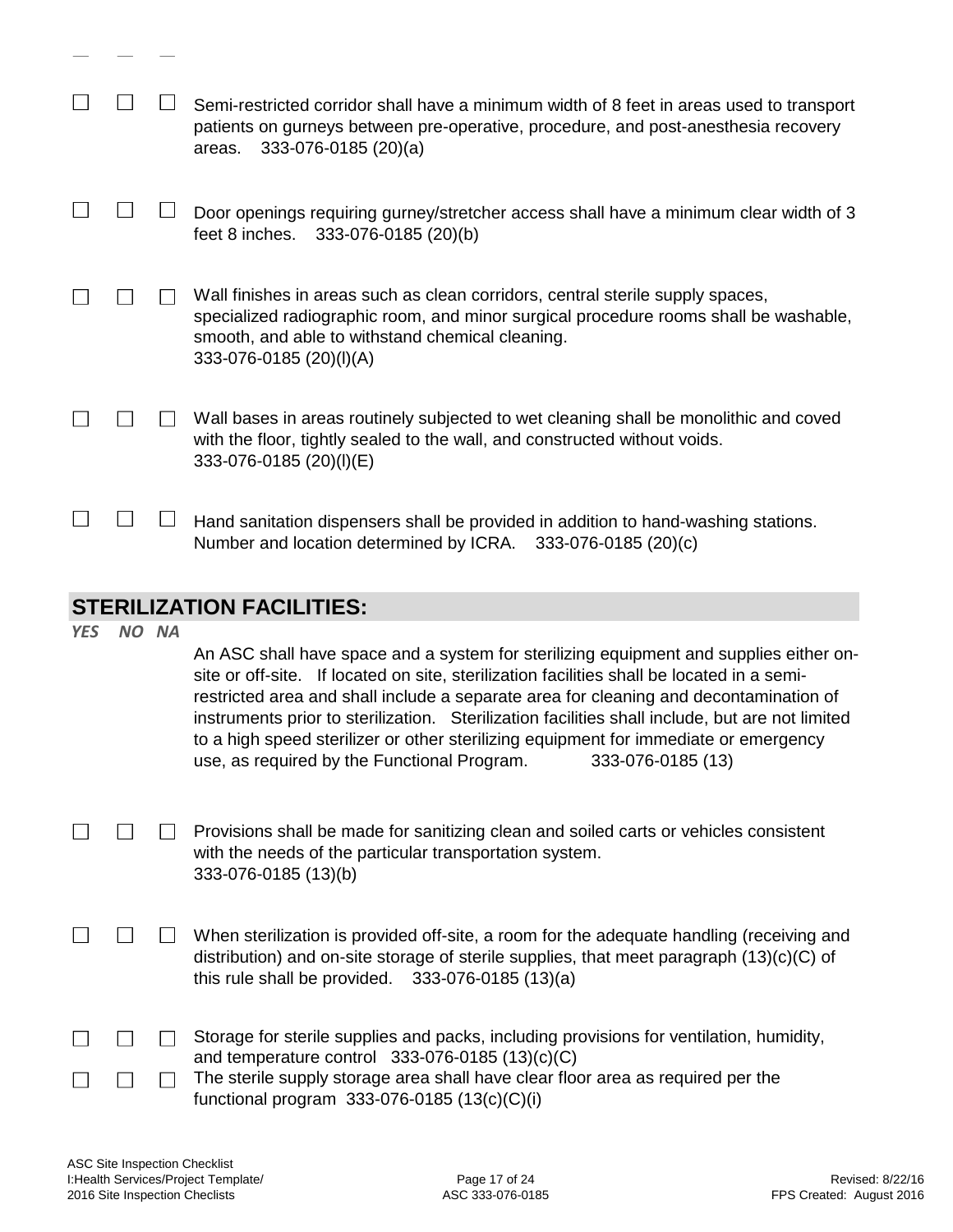|              | As described in paragraph $(13)(c)(B)$ of this rule, location of the sterile supply storage<br>in an area within the clean assembly/workroom shall be permitted if it is a permanently<br>333-076-0185 (13)(c)(C)(ii)<br>designated area                                                                                                                                                                                                                 |
|--------------|----------------------------------------------------------------------------------------------------------------------------------------------------------------------------------------------------------------------------------------------------------------------------------------------------------------------------------------------------------------------------------------------------------------------------------------------------------|
|              | An onsite processing facility shall include: $333-076-0185(13)(c)(C)$<br><b>Decontamination Room:</b><br>A decontamination room for the exclusive use of the surgical suite. If the room has a<br>door or pass-through opening for decontaminated instruments between the<br>decontamination room and a clean workroom, it shall have a self-closing door, but it<br>may not have a direct connection with an operating room.<br>333-076-0185 (13)(c)(A) |
|              | A flushing-rim clinical sink or equivalent flush-rim fixture unless the decontamination<br>room is used only for temporary holding of soiled materials                                                                                                                                                                                                                                                                                                   |
|              | 333-076-0185 (13)(c)(A)(i)<br>Handles on clinical sinks shall at least 6 inches long. 333-076-01858 (20)(d)(A)                                                                                                                                                                                                                                                                                                                                           |
| $\mathsf{L}$ | Clinical sinks shall have an integrated trap wherein the upper portion of the water trap<br>provides a visible seal. 333-076-01858 (20)(d)(B)                                                                                                                                                                                                                                                                                                            |
|              | A hand-washing station 333-076-0185 (13)(c)(A)(ii)                                                                                                                                                                                                                                                                                                                                                                                                       |
|              | A work counter unless the denomination room is used only for temporary holding of<br>soiled material. 333-076-0185 (13)(c)(A)(iii)                                                                                                                                                                                                                                                                                                                       |
|              | In areas such as Operating rooms, Envirnomental services rooms, and soiled holding<br>or utility rooms flooring shall be monolithic, scrub able, and able to withstand chemical<br>cleaning, with an integral base of at least 6 inches.<br>333-076-0185 (20)(k)(C)                                                                                                                                                                                      |
|              | Wall bases in areas routinely subjected to wet cleaning shall be monolithic and coved<br>with the floor, tightly sealed to the wall, and constructed without voids.<br>333-076-0185 (20)(I)(E)                                                                                                                                                                                                                                                           |
|              | A clean assembly/workroom: that is physically separated from soiled work areas<br>that contains: 333-076-0185 (13)(c)(B)(i)(ii)(iii)                                                                                                                                                                                                                                                                                                                     |
|              | Access to this area shall be restricted                                                                                                                                                                                                                                                                                                                                                                                                                  |
|              | Adequate space for the designated number of work areas as defined in the functional<br>program                                                                                                                                                                                                                                                                                                                                                           |
|              | Space for storage of clean supplies                                                                                                                                                                                                                                                                                                                                                                                                                      |
|              | Sterilizer carriages (if used)                                                                                                                                                                                                                                                                                                                                                                                                                           |
|              | Instrumentation<br>A hand-washing station                                                                                                                                                                                                                                                                                                                                                                                                                |
|              | Workspace                                                                                                                                                                                                                                                                                                                                                                                                                                                |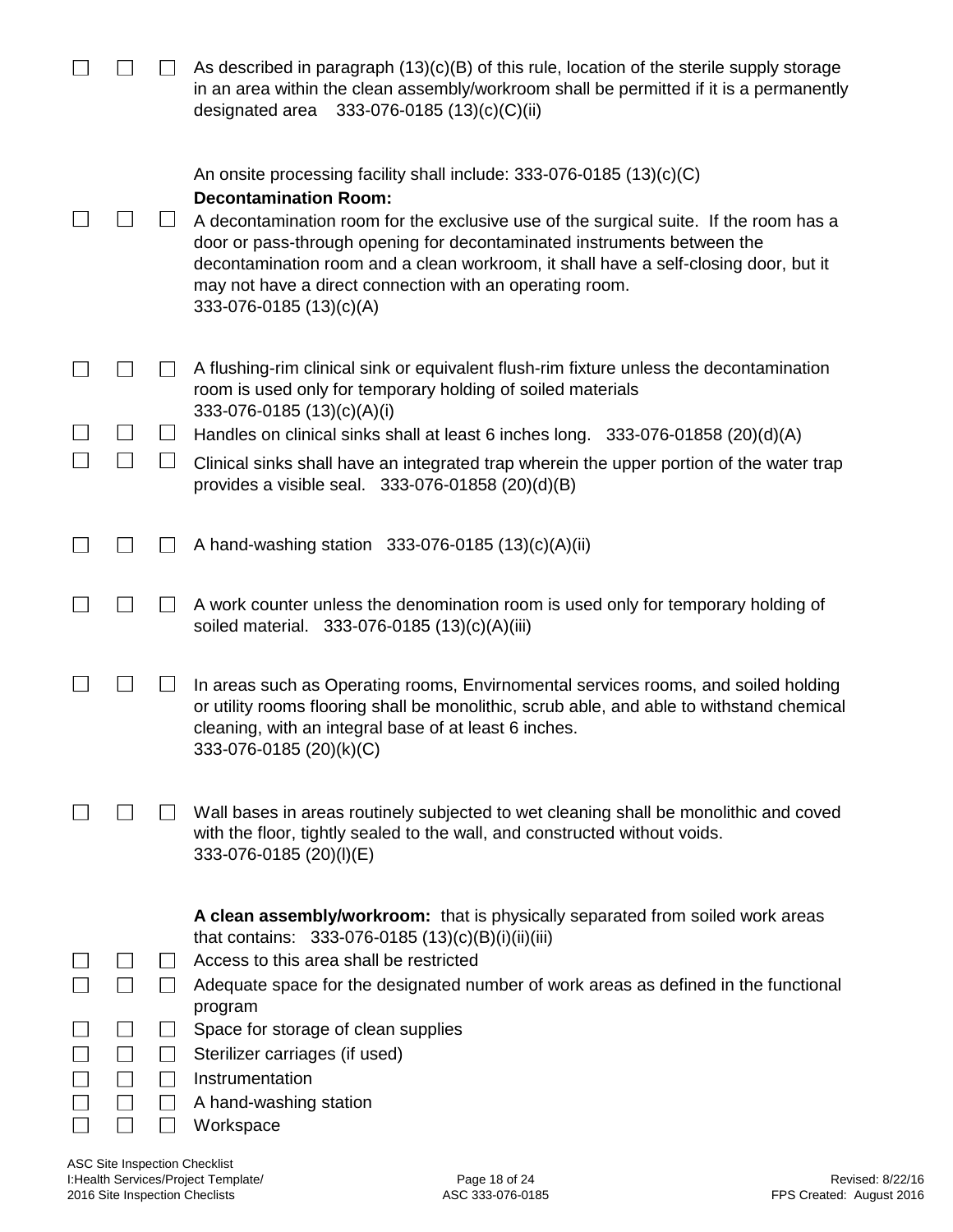|            |       | Equipment for terminal sterilizing of medical and surgical equipment and supplies<br>Storage for sterile supplies and packs, including provisions for ventilation, humidity,<br>and temperature control 333-076-0185 (c)(C)                                                                            |
|------------|-------|--------------------------------------------------------------------------------------------------------------------------------------------------------------------------------------------------------------------------------------------------------------------------------------------------------|
|            |       | The sterile supply storage area shall have clear floor area as required per the                                                                                                                                                                                                                        |
|            |       | functional program $333-076-0185(13(c)(C)(i))$<br>As described in paragraph $(13)(c)(B)$ of this rule, location of the sterile supply storage<br>in an area within the clean assembly/workroom shall be permitted if it is a permanently<br>designated area<br>333-076-0185 (13)(c)(C)(ii)             |
|            |       | Sinks in hand-washing stations shall be designed with deep basins to prevent<br>splashing to areas where direct patient care is provided, particularly those surfaces<br>where sterile procedures are performed and medications are prepared. 333-076-0185<br>(20)(c)(B)                               |
|            |       | Area of sink basin shall not be less than 144 inches square with a minimum 9 inch<br>width or length. 333-076-0185 (20)(c)(C)                                                                                                                                                                          |
|            |       | In all areas such as clean corridors, central sterile supply spaces, specialized<br>rediographic rooms, and Class A operating rooms, flooring is to be washable, smooth<br>and able to withstand chemical cleaning. 333-076-0185 (20)(k)(B)                                                            |
|            |       | Wall bases in areas routinely subjected to wet cleaning shall be monolithic and coved<br>with the floor, tightly sealed to the wall, and constructed without voids.<br>333-076-0185 (20)(I)(E)                                                                                                         |
|            |       | <b>SUPPORT FOR SURGICAL SERVICE AREAS:</b>                                                                                                                                                                                                                                                             |
| <b>YES</b> | NO NA |                                                                                                                                                                                                                                                                                                        |
|            |       | The following shall be provided in the surgical service areas:<br>Visual surveillance by nursing staff of all traffic entering the semi-restricted corridor<br>(the passage used to access operating rooms and ancillary semi-restricted areas) per<br>the functional program<br>333-076-0185 (19) (a) |
|            |       | Drug storage shall be provided. A refrigerator for pharmaceuticals and double-locked<br>storage for controlled substances shall be provided if required by the functional<br>program. 333-076-0185 (19)(b)                                                                                             |
|            |       | An ASC shall have a scrub station(s) trimmed with:<br>333-076-0185 (19)(c)<br>Rule does not apply to ASC's performing only gastrointestinal endoscopy.<br>Foot, knee, or electronic controls.                                                                                                          |
|            |       | Single-lever wrist blades shall not be permitted.                                                                                                                                                                                                                                                      |
|            |       | Scrub station(s) shall be provided at the entrance to each operating room                                                                                                                                                                                                                              |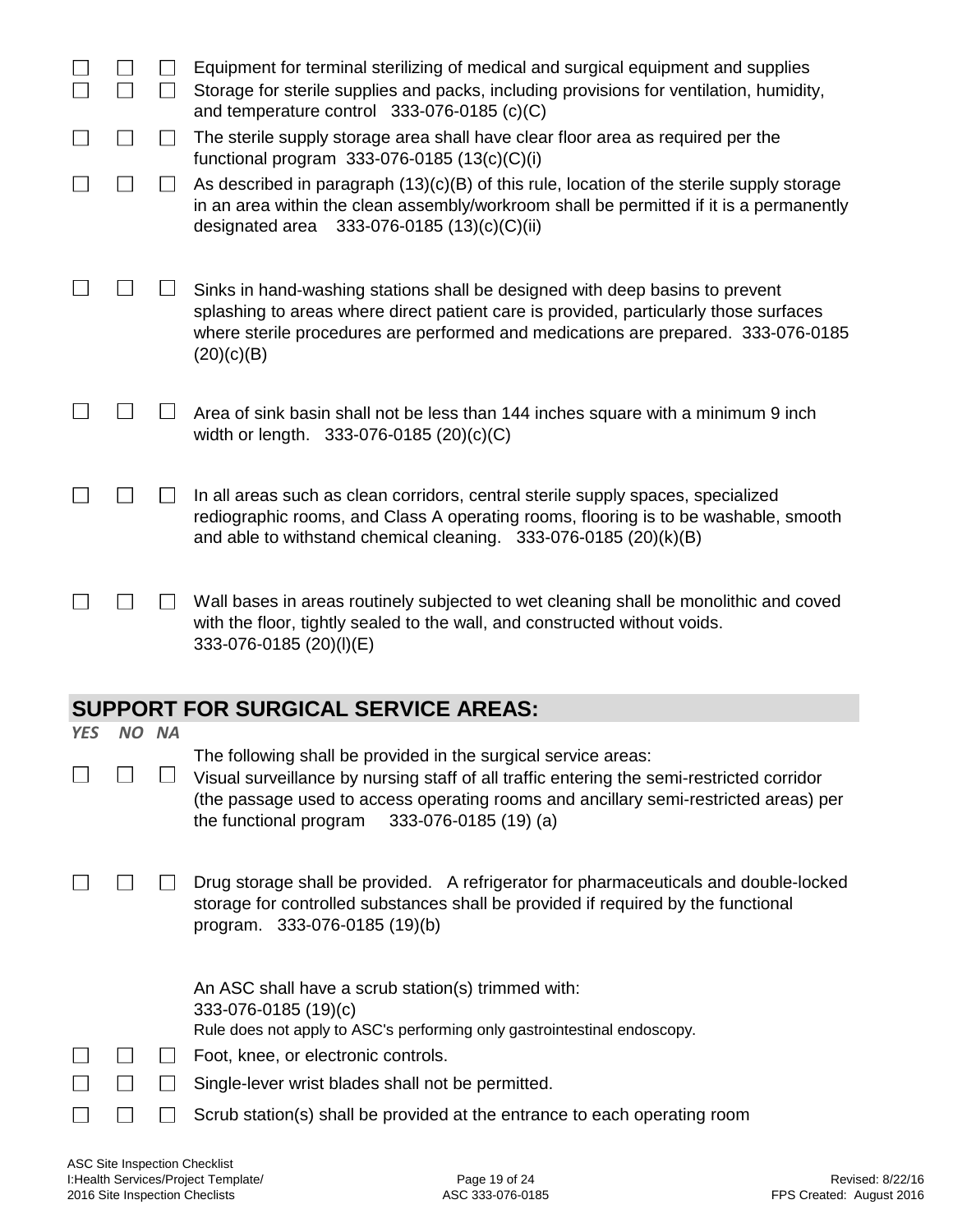|              |                | May serve two operating rooms if it is located on the same wall, and between the two<br>entrances.                                                                                                                                                                                                                                                                                                                                       |
|--------------|----------------|------------------------------------------------------------------------------------------------------------------------------------------------------------------------------------------------------------------------------------------------------------------------------------------------------------------------------------------------------------------------------------------------------------------------------------------|
| $\mathsf{L}$ | $\Box$         | Scrub stations shall be arranged to minimize splatter on nearby personnel or supply<br>carts.                                                                                                                                                                                                                                                                                                                                            |
|              | $\blacksquare$ | A dedicated hand-wash station with hands-free controls shall be provided in each room<br>used for gastrointestinal endoscopy services.                                                                                                                                                                                                                                                                                                   |
|              |                | Provisions for hand drying shall be required at all hand-washing stations except scrub<br>sinks.<br>333-076-0185 (20)(e)                                                                                                                                                                                                                                                                                                                 |
|              |                | Equipment storage room(s) shall be provided for equipment and supplies used in the<br>surgical service areas. The combined area of equipment and clean clinical supply<br>storage rooms(s) shall have a minimum floor area of 50 SF for each operating room(s)<br>up to two and an additional 25 SF per additional operating room Equipment storage<br>room(s) shall be located within the semi-restricted area.<br>333-076-0185 (19)(d) |
|              |                | An area shall be provided for storing anesthesia equipment and supplies.<br>This space<br>shall be located with the semi-restricted area.<br>333-076-0185 (19)(e)                                                                                                                                                                                                                                                                        |
|              |                | An area shall be provided for the storage of medical gas(es) used in the ASC,<br>including adequate space for reserve cylinders.<br>333-076-0185 (19)(f)                                                                                                                                                                                                                                                                                 |
|              |                | Class B and C operating rooms, a stretcher storage area for at least one stretcher<br>shall be provided. This storage areas shall be convenient for use and located outside<br>the required width of the exit access corridor.<br>333-076-0185 (19)(g)                                                                                                                                                                                   |
|              |                | Environmental services/Janitors/House Keeping Closet shall be provided exclusively<br>for the surgical suite. This room shall contain a floor receptor or service sink and<br>storage space for housekeeping supplies and equipment and shall be at least 16 SF<br>333-076-0185 (19)(j)                                                                                                                                                  |
|              |                | Provisions shall be made for access to and use of emergency resuscitation equipment<br>and supplies [crash cart(s) and anesthesia cart(s)] within 60 feet and at least one per<br>floor of patient care areas.<br>333-076-0185 (19)(k)                                                                                                                                                                                                   |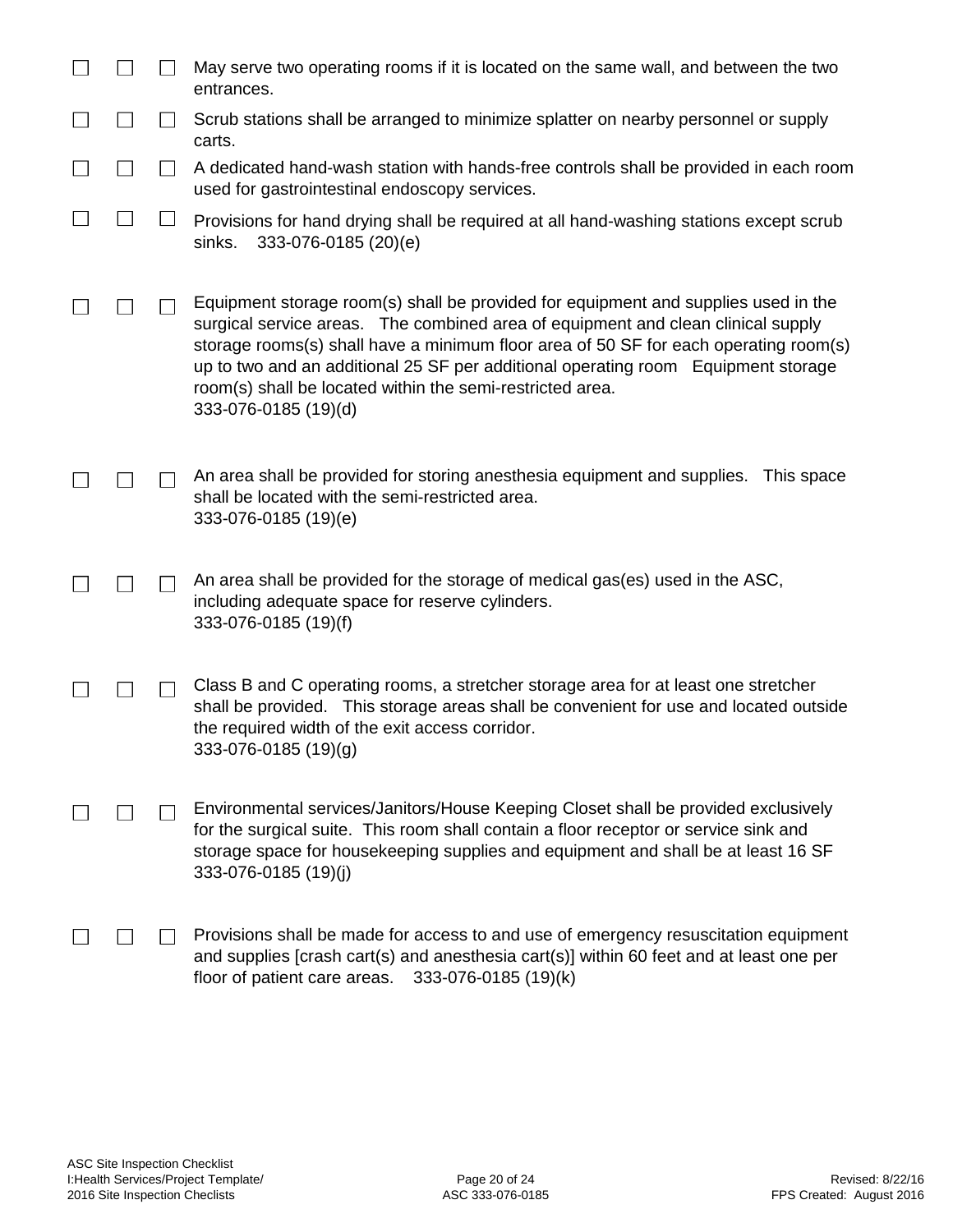|  | Fluid waste disposal facilities shall be provided and shall be located so that they are  |
|--|------------------------------------------------------------------------------------------|
|  | convenient to the operating room and recovery areas. A clinical sink or equivalent       |
|  | equipment in a soiled workroom shall meet this requirement in the operating rooms        |
|  | area, and a toilet equipped with a bedpan-cleaning device or a separate clinical sink    |
|  | shall meet the requirement in the recovery area.                                         |
|  | 333-076-0185 (19)(I)                                                                     |
|  | Handles on clinical sinks shall at least 6 inches long. 333-076-01858 (20)(d)(A)         |
|  | Clinical sinks shall have an integrated trap wherein the upper portion of the water trap |

|  | $\Box$ Clinical sinks shall have an integrated trap wherein the upper portion of the water trap |
|--|-------------------------------------------------------------------------------------------------|
|  | provides a visible seal. $333-076-01858(20)(d)(B)$                                              |

#### **RESTRICTED AREA:**

| <b>YES</b> | NO. | <b>NA</b> |                                                                                                                                                                        |
|------------|-----|-----------|------------------------------------------------------------------------------------------------------------------------------------------------------------------------|
|            |     |           | Restricted areas shall include: $333-076-0185(10)(c)(A)(B)(C)$                                                                                                         |
|            |     |           | Wearing of surgical attire and hair covering(s)                                                                                                                        |
|            |     |           | <b>Masks</b>                                                                                                                                                           |
|            |     |           | Operating and other procedure rooms                                                                                                                                    |
|            |     |           | The clean core                                                                                                                                                         |
|            |     |           |                                                                                                                                                                        |
|            |     |           | Signs shall be provided at all entrances to restricted areas indicating surgical attire                                                                                |
|            |     |           | 333-076-0185 (10)(d)<br>required.                                                                                                                                      |
|            |     |           |                                                                                                                                                                        |
|            |     |           | Door openings requiring gurney/stretcher access shall have a minimum clear width of 3                                                                                  |
|            |     |           | feet 8 inches. 333-076-0185 (20)(b)                                                                                                                                    |
|            |     |           |                                                                                                                                                                        |
|            |     |           | Toilet rooms for patients use in surgery and recovery areas shall be equipped with<br>doors and hardware that permit access from the outside in emergencies. When such |
|            |     |           | rooms have only one opening, the doors shall open outward or be otherwise designed                                                                                     |
|            |     |           | to open without pressing against a patient who may have collapsed within the room.                                                                                     |
|            |     |           | 333-076-0185 (20)(g)                                                                                                                                                   |

#### **OPERATING ROOMS:**

*YES NO NA*

 $\Box$ 

 $\Box$ 

An operating room is considered a procedure room. 333-076-0185 (15)(f)

 $\Box$  $\Box$  $\Box$ Toilet rooms for patients use in surgery and recovery areas shall be equipped with doors and hardware that permit access from the outside in emergencies. When such rooms have only one opening, the doors shall open outward or be otherwise designed to open without pressing against a patient who may have collapsed within the room. 333-076-0185 (20)(g)

#### **Class A Operating Rooms (Minimal Sedation) shall have:**

Access from the semi-restricted corridors of the surgical suite or from an unrestricted corridor adjacent to the surgical suite. 333-076-0185 (15)(a)(C)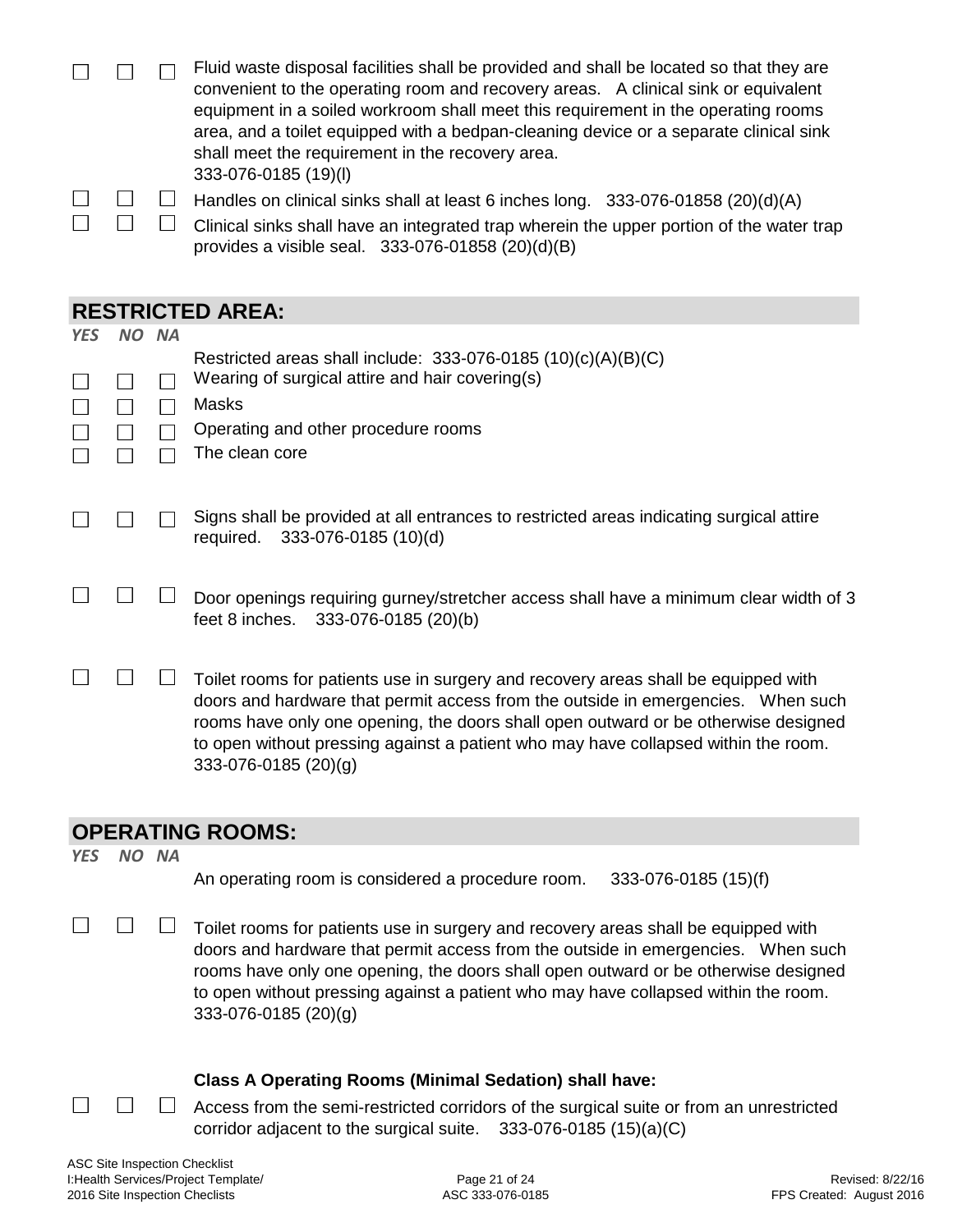|  | A minimum clear floor area of 150 SF within a minimum clear dimension of 12 feet.<br>333-076-0185 (15)(a)(A)                                                                                                                                   |
|--|------------------------------------------------------------------------------------------------------------------------------------------------------------------------------------------------------------------------------------------------|
|  | A minimum clear distance of 3 feet 6 inches at each side, the head, and the foot of the<br>operating table. 333-076-0185 (a)(B)                                                                                                                |
|  | Each operating room shall have access to at least one medical image viewer located<br>as required by the Functional Program. 333-076-0185 (15)(d)                                                                                              |
|  | An emergency communication system with no more than push activation of an<br>emergency call switch.<br>333-076-0185 (15)(e)                                                                                                                    |
|  | Ceiling finishes shall be smooth, scrub able, no absorptive, no perforated, capable of<br>withstanding cleaning with chemicals and without crevices that can harbor mold and<br>bacteria growth. 333-076-0185 (20(j)(i)                        |
|  | Ceilings shall not be perforated, tegular, serrated or highly textured tiles.<br>333-076-0158 (20(j)(ii)                                                                                                                                       |
|  | In all areas such as clean rooms, environmental services rooms, and soiled holding or<br>utility rooms, and Class A operating rooms, Flooring shall be washable, smooth and<br>able to withstand chemical cleaning.<br>333-076-0185 (20)(k)(B) |
|  | Wall bases in areas routinely subjected to wet cleaning shall be monolithic and coved<br>with the floor, tightly sealed to the wall, and constructed without voids.<br>333-076-0185 (20)(I)(E)                                                 |
|  | <b>Class B Operating Rooms (Conscious Sedation) shall have:</b><br>Accessed from the semi-restricted corridors of the surgical suite.<br>333-076-0185 (15)(b)(C)                                                                               |
|  | A minimum clear floor area of 250 SF<br>333-076-0185 (15)(b)(A)                                                                                                                                                                                |
|  | A minimum clear dimension of 15 feet $333-076-0185(15)(b)(A)$                                                                                                                                                                                  |
|  | A minimum clear dimension of 3 feet 6 inches at each side, the head, and the foot of<br>the operating table. $333-076-0185(15)(b)(B)$                                                                                                          |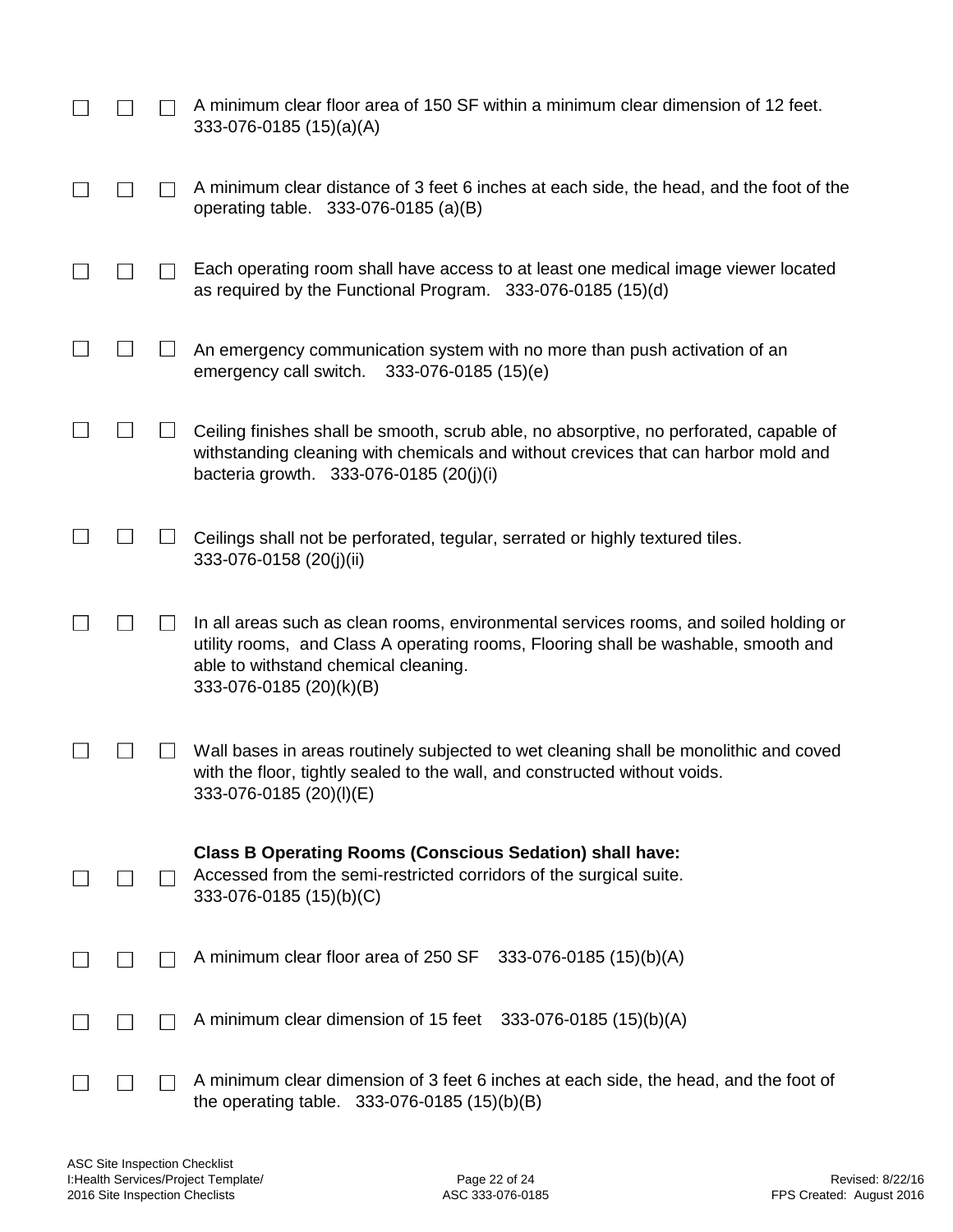|  | Each operating room shall have access to at least one medical image viewer located<br>as required by the Functional Program. 333-076-0185 (15)(d)                                                                                                                   |
|--|---------------------------------------------------------------------------------------------------------------------------------------------------------------------------------------------------------------------------------------------------------------------|
|  | An emergency communication system with no more than push activation of an<br>333-076-0185 (15)(e)<br>emergency call switch.                                                                                                                                         |
|  | Ceilings that are monolithic, scrub able, and capable of withstanding chemicals.<br>333-076-0185 (20)(j)(B)(i)                                                                                                                                                      |
|  | Radiographic and other rooms containing ceiling-mounted equipment shall have<br>ceilings of sufficient height to accommodate the equipment and fixtures<br>333-076-0185 (20)(i)(B)                                                                                  |
|  | Cracks or perforations in these ceilings are not allowed.<br>333-076-0185 (20(j)(B)(i)                                                                                                                                                                              |
|  | All access opening in ceilings shall be gasketed. 333-076-0185 (20)(j)(B)(ii)                                                                                                                                                                                       |
|  | Wall finishes in operating rooms, delivery rooms, and trauma rooms shall be scrub<br>able, able to withstand chemical cleaning, and monolithic.<br>333-076-0185 (20)(I)(B)                                                                                          |
|  | In areas such as Operating rooms, Envirnomental services rooms, and soiled holding<br>or utility rooms flooring shall be monolithic, scrub able, and able to withstand chemical<br>cleaning, with an integral base of at least 6 inches.<br>333-076-0185 (20)(k)(C) |
|  | Wall bases in areas routinely subjected to wet cleaning shall be monolithic and coved<br>with the floor, tightly sealed to the wall, and constructed without voids.<br>333-076-0185 (20)(I)(E)                                                                      |
|  | <b>Class C Operating Rooms (General Anesthesia) shall have:</b><br>Access from the semi-restricted corridors of the surgical suite.<br>333-076-0185 (15)(c)(C)                                                                                                      |
|  | A minimum clear floor area of 400 SF. 333-076-0185 $(15)(c)(A)$                                                                                                                                                                                                     |
|  | A minimum clear dimension of 18 feet.<br>333-076-0185 (15)(c)(A)                                                                                                                                                                                                    |